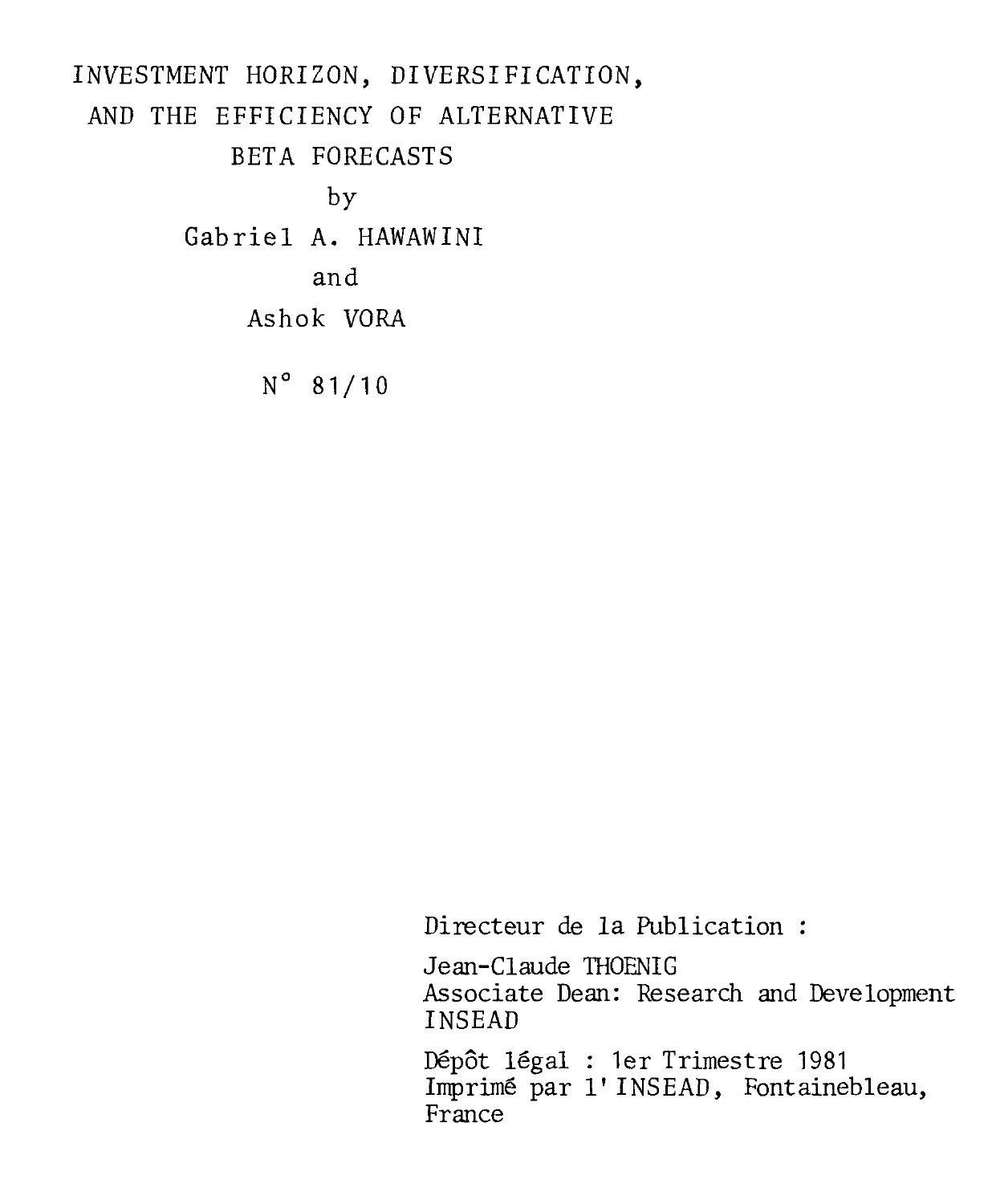## INVESTMENT HORIZON, DIVERSIFICATION, AND THE EFFICIENCY OF ALTERNATIVE BETA FORECASTS \*

Gabriel A. Hawawini

European Institute of Business Administration (INSEAD) and the City University of New York

Ashok Vora

City University of New York

March 1981

\* This is a revised version of an earlier manuscript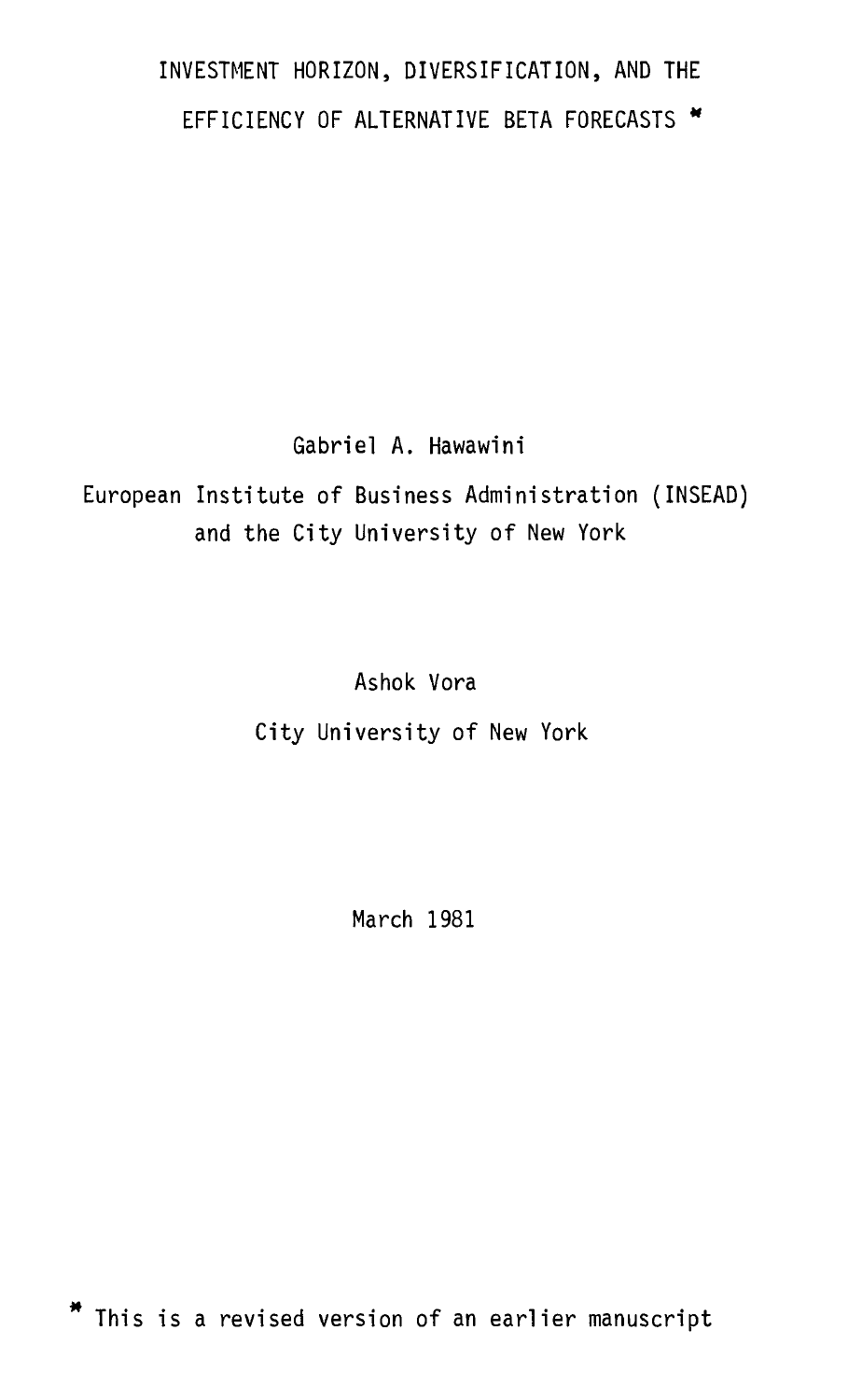Investment Horizon, Diversification and the Efficiency of Alternative Beta Forecasts

#### I Introduction

When we estimate the systematic risk of a security we normally use the observed beta from the characteristic line as the best estimator of true beta. In fact, this is only one of many different predictors that can be constructed. The standard construction involves adjusting the observed beta through the Bayes-Vasicek [17], Blume [1, 2], or Merrill Lynch [10] methods. Recently, Lavely, Wakefield, and Barrett (L-W-B) [11] have used the James-Stein [4] method to adjust betas.

In this study we examine the joint effect of changes in (i) the investment horizon (holding period or return interval), (ii) the size of portfolio (number of securities in a portfolio), and (iii) the forecasting method on the beta forecasts of securities and portfolios.

Klemkosky and Martin (K-M) [10] investigate the sources of forecast errors of beta coefficients extrapolated with three alternative adjustment techniques. They consider the methods developed by Blume [1, 2] and Vasicek [17], and the method used by Merrill Lynch (MLPFS). Using the monthly returns of about 800 securities, grouped in portfolios of one to ten securities, they conclude, "the accuracy of a simple no-change extrapolative beta forecast can be improved. A combination of the Bayesian (Vasicek) predictor and a reasonable portfolio size would appear to make the beta coefficient a highly predictable risk surrogate." Eubank and Zumwalt (E-Z) [7] confirm K-M's results over estimation periods of 12 to 120 months.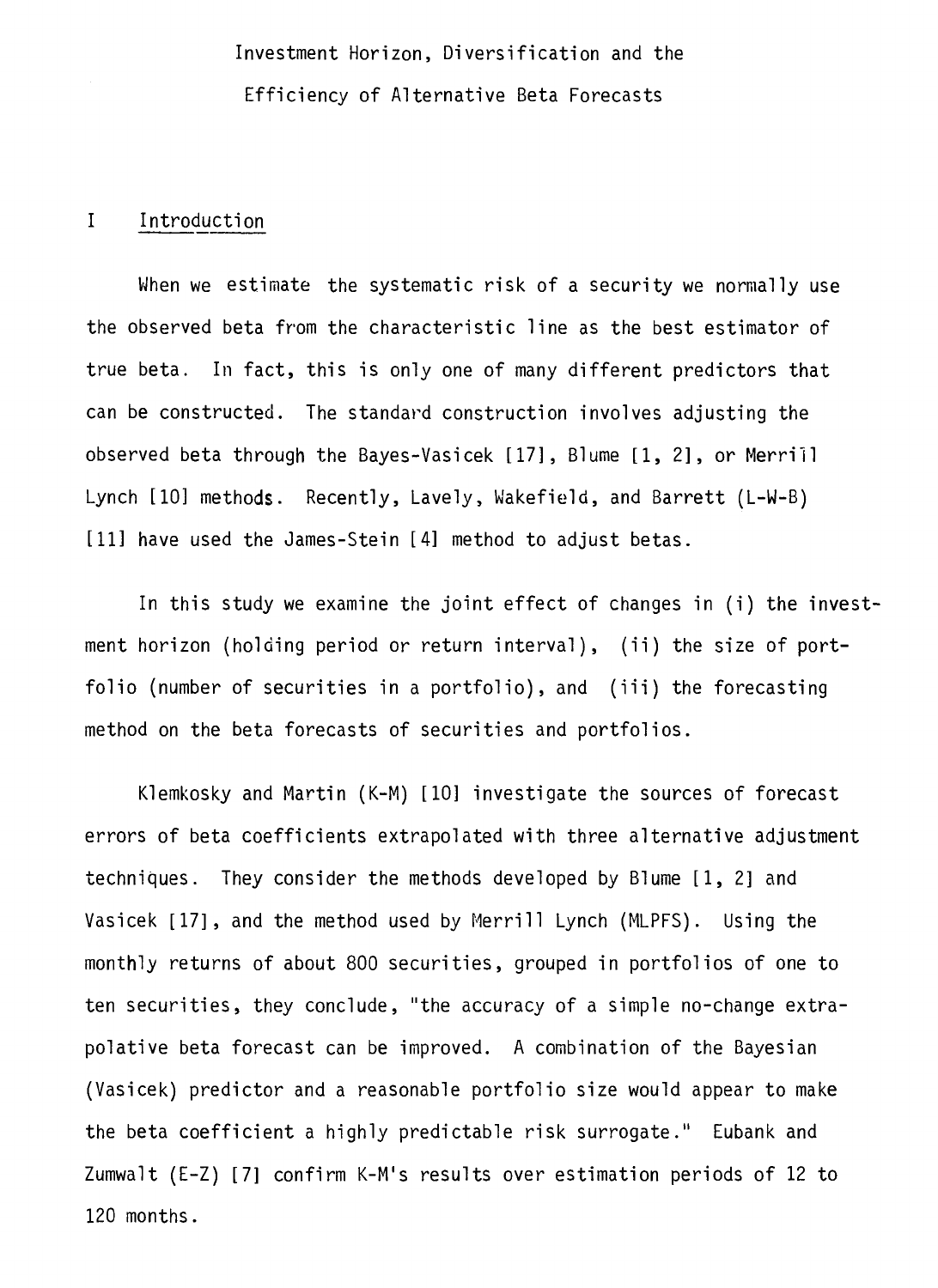Elgers, Haltiner, and Hawthorne [51, and Elton, Gruber, and Urich [6] confirm the general results with updated data. In this paper we broaden the investigation through four avenues.

First, we re-examine K-M's and E-Z's conclusions for investment horizons shorter than a month. We use monthly, biweekly, weekly and daily returns. This is motivated by the increasing use of and interest in short-term betas<sup>1</sup>. The associated problems and advantages of short-term betas are noted in Hawawini [8], and Scholes and Williams [14]. We also broaden the universe of securities to 1115 common stocks listed continuously from 1962 to 1976 on either the NYSE or the AMEX. Previous studies restricted the analysis to NYSE issues.

Second, K-M and E-Z do not investigate in detail the effect of diversification of beta forecasts since their largest portfolios contain only ten securities. One does not know if larger, and hence more diversified, portfolios can further improve the predictability of the beta coefficient. We analyze that predictability by considering portfolios of up to forty securities, the size at which the unsystematic risk almost disappears.

Third, we examine the effect of changes in the length of the investment horizon on the predictive ability of various forecasting techniques. The question addressed is: Does the ability to forecast beta improve or deteriorate in any systematic fashion as the length of the investment horizon is shortened from a month to a day?

Last, we test a new adjustment procedure based on the James-Stein estimator (Effron and Morris [4], Thomson [15], and Zellner and Vandaele [181). This estimator minimizes the quadratic loss function defined cross-sectionally over all the securities' betas and  $not$  just over an individual beta as in the case of the classical statistics. We examine the properties of this new

 $\angle$  -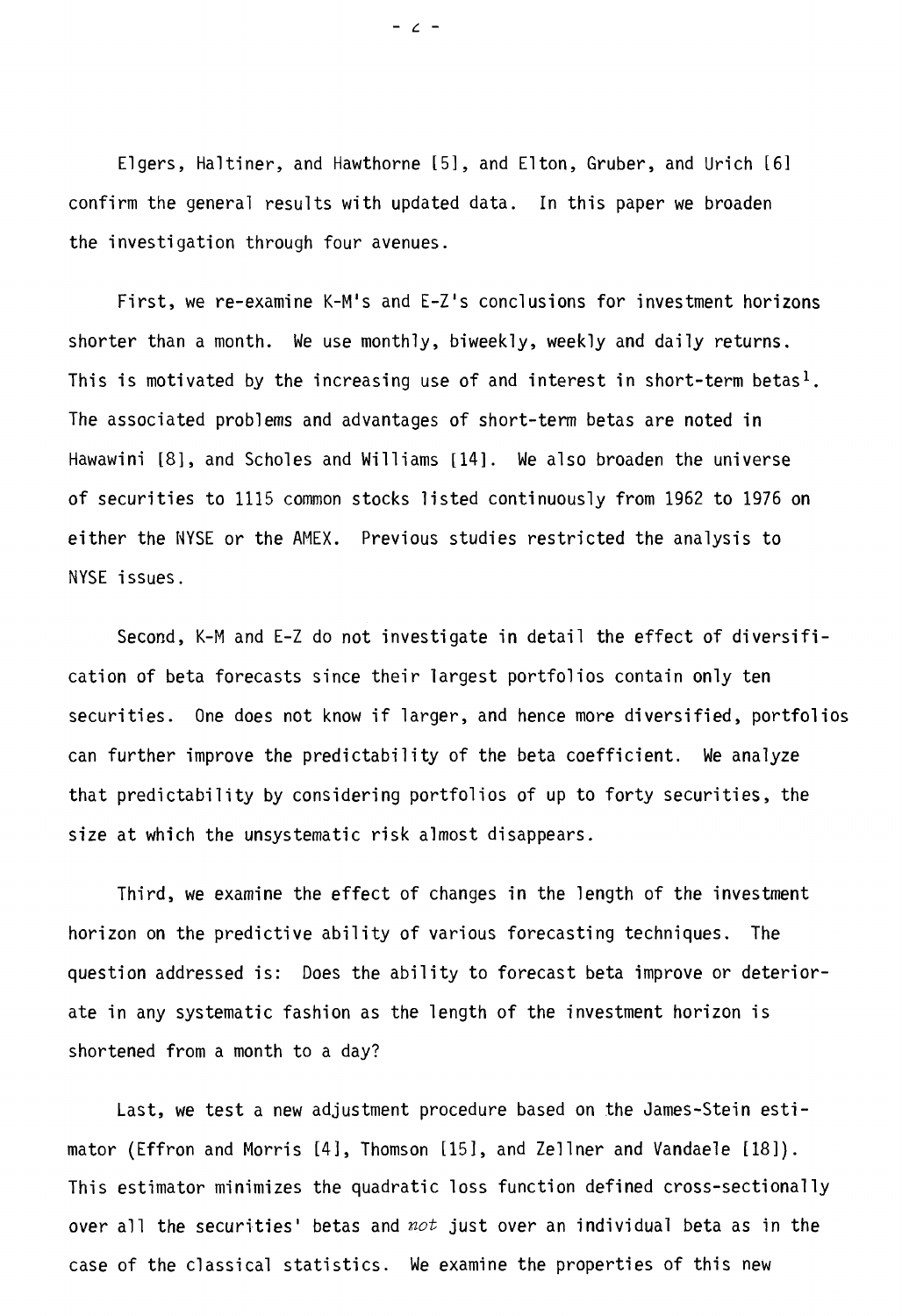estimator and its relationship with the other estimators (Judge and Bock [9]).

The remainder of this paper is organized as follows. The next section describes the data and discusses the methodology. In section III we examine the comparative behavior of the alternative estimators and in section IV we evaluate empirically the predictive ability of the alternative beta forecasts. The last section contains concluding remarks.

#### II Data and Methodology

#### Data

The data are from the Center for Research in Security Prices. The sample consists of 1115 securities - 828 from the NYSE and 287 from the AMEX - traded continuously from 3 July 1962 to 12 November 1976. Thus, each security has 3600 observations of daily returns. The proxy for the market portfolio is a value-weighted index of 3950 securities appearing on the CRSP tape. The data used in this study cover a wider range of securities compared to those employed by Blume [1, 2, 3], Elgers, Haltiner, and Hawthorne [5], Eubank and Zumwalt [7], and Klemkosky and Martin [10].

#### Beta Estimates for Securities and Portfolios

The 3600 daily returns are divided into 6 non-overlapping subperiods of 600 observations each (approximately 30 months). Within each subperiod we use investment horizons (H) of 1 day (H=1, 600 obs.), 1 week (H=5, 120 obs.), 2 weeks (H=10, 60 obs.), and 1 month (H=20, 30 obs.). For each subperiod, betas for securities (and portfolios) are estimated using the market model: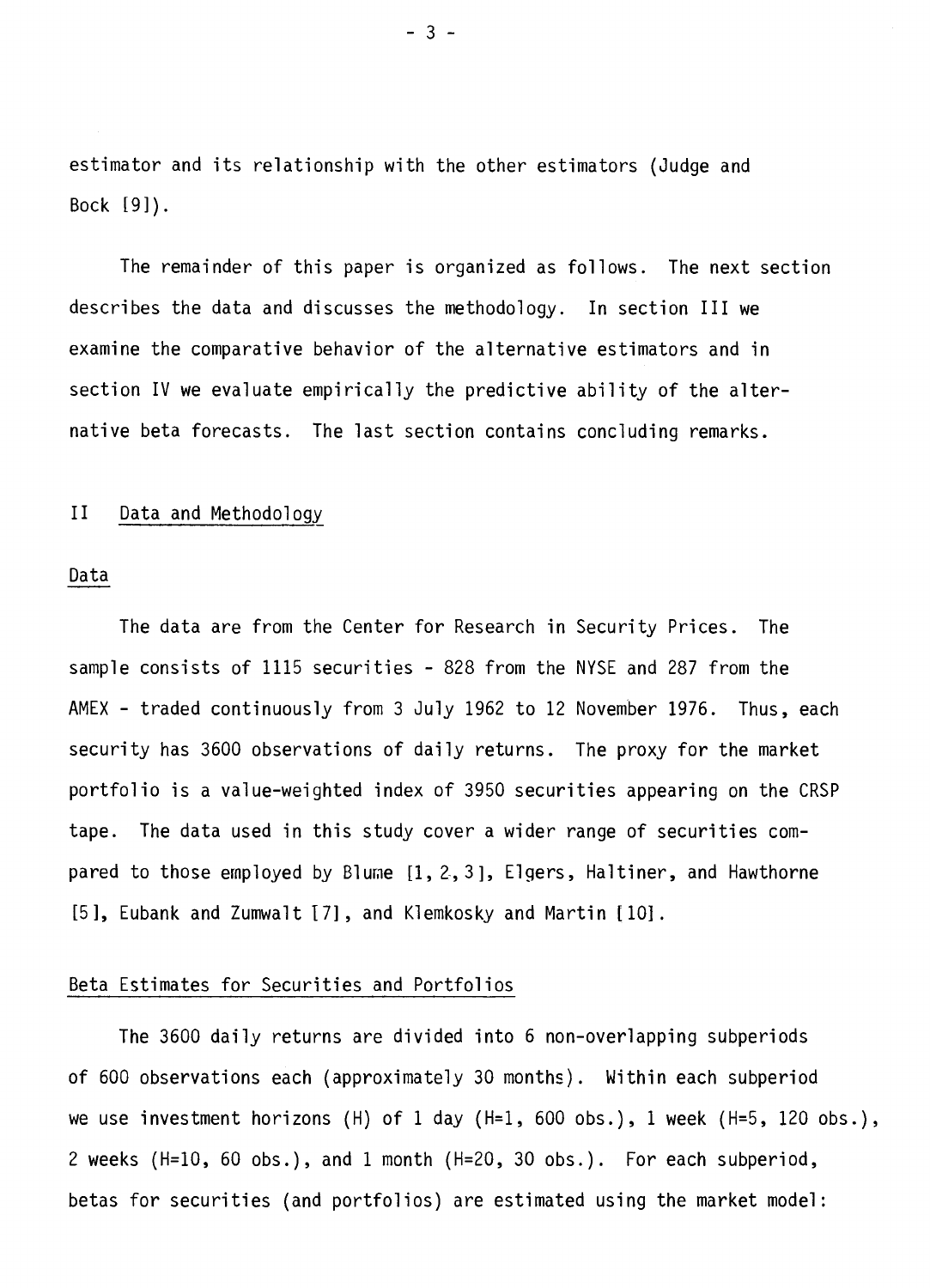$$
R_{jt}(H) = \alpha_j(H) + \beta_j(H)R_{mt}(H) + e_{jt}(H)
$$
\n
$$
H = 1, 5, 10, or 20 days, and t = 1, 2, ..., 600/H
$$
\n(1)

where

$$
R_{jt}(H) =
$$
 the return of security j (or portfolio j) for investment  
horizons of H trading days,  

$$
R_{mt}(H) =
$$
 the corresponding H-day returns of the market index,  

$$
\alpha_j(H) =
$$
 the H-day intercept term,  

$$
\beta_j(H) =
$$
 the H-day systematic risk, and  

$$
e_{jt}(H) =
$$
 the residual term.

Ail the usual assumptions of the market model are taken to hold and the beta coefficient is given by<sup>2</sup>:

$$
\hat{B}_{j}(H) = \frac{\text{cov}[R_{j}(H), R_{m}(H)]}{\text{var}[R_{m}(H)]}
$$

The portfolios needed for the analysis are formed as follows. Over each of the first five subperiods for each of the four investment horizons (H) estimated betas are ordered in a descending order of magnitude. Portfolios of size N are obtained by assigning the first of N securities to the first portfolio of the next subperiod, the second group of N securities to the second portfolio of the next subperiod,and so on until all securities are assigned.  $(N = 1, 3, 5, 10, 20, 30,$  and 40 securities). Portfolio returns are then conputed assurming an equal investment in all the securities within those portfolios. This produces portfolios for five subperiods - the second to the sixth - with new allocation every subperiod<sup>3</sup>. The beta coefficients are estimated for the portfolios using equation (1).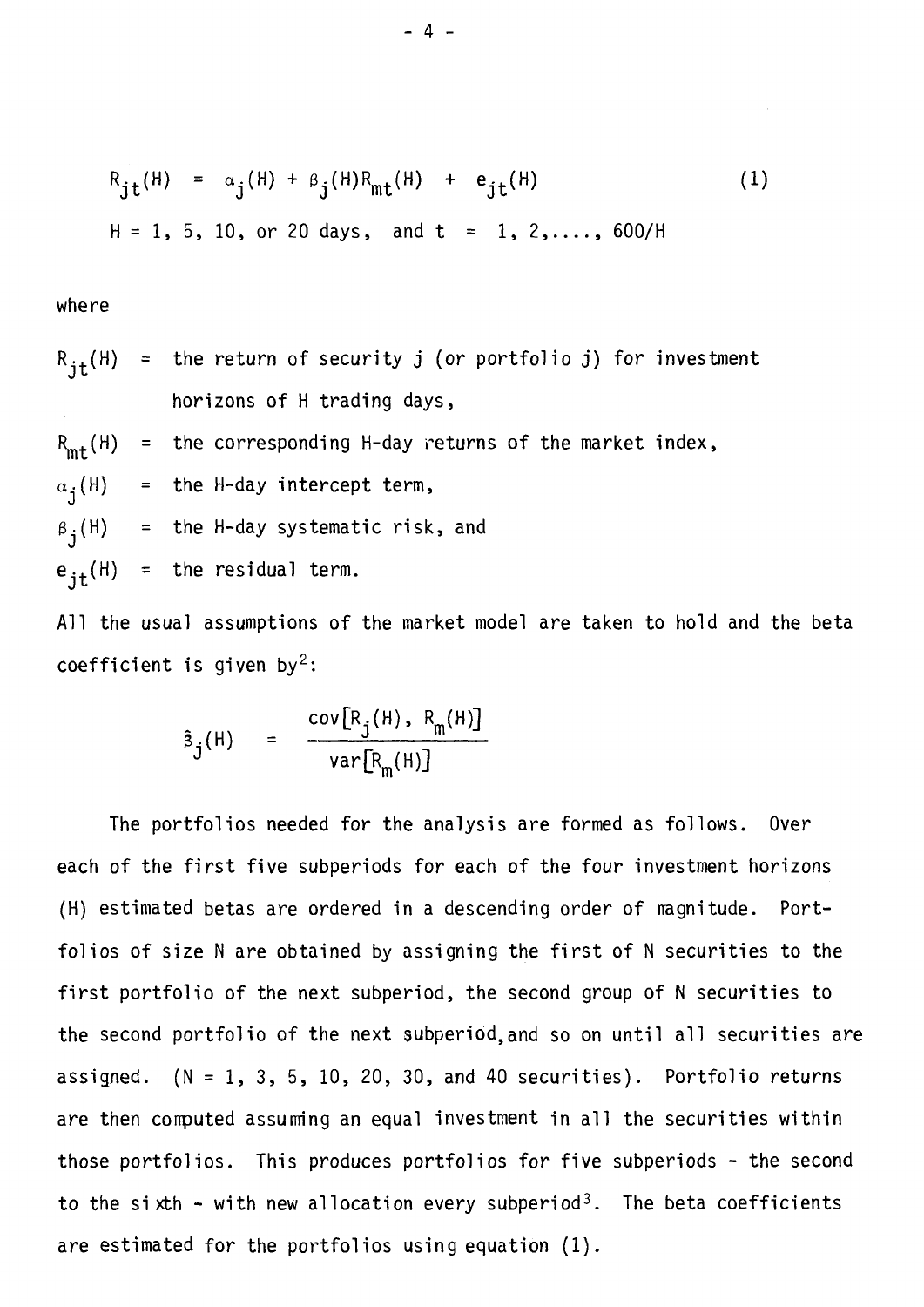### Adjustrnent Techniques

As we have more than one estimator, a decision rule based on the "goodness" of the estimators is necessary for selecting the "best" estimator. According to Tiao and Box [161, "one early attempt (arbitrarily) limited the estimators to be (a) linear functions of data which were (b) unbiased. Among these, the estimator which had (c) minimum variance was selected." (p. 622)

The decision rule is useful if we have only one security. But if we have three or more betas to be estimated, and if we have a quadratic loss function, the classical sampling theory estimator is no longer admissable. That is, the classical estimator does not minimize loss and there exist Bayes and James-Stein estimators that are better than the classical estimators (Effron and Morris [4], Zellner and Vandaele [18]). These estimators are  $not$  linear,  $not$ unbiased, and do not have, individually, minimum variance.

The standard adjustment techniques we employ are the Bayes-Vasicek method, the Blume method, and the MLPFS method. Consider the following notations:

$$
b_{e} = \text{beta estimated according to equation (1)}
$$

$$
b_p = predicted beta
$$

standard error of estimation of beta from time-series analysis s t  $\equiv$ based on equation (1)

cross-sectional average for the estimated betas of portfolios  $b_{\alpha}$ 

$$
s_c
$$
 = cross-sectional standard deviation for the estimated betas of portfolios

1, 2, 3 =  $any$  three consecutive subperiods from the six subperiods under examination.

Based on this notation, the Bayes-Vasicek estimator is given by:

$$
b_{3p} = \frac{(b_{2e}/s_{2t}^{2}) + (\overline{b}_{2e}/s_{2c}^{2})}{(1/s_{2t}^{2}) + (1/s_{2c}^{2})}
$$
 (2)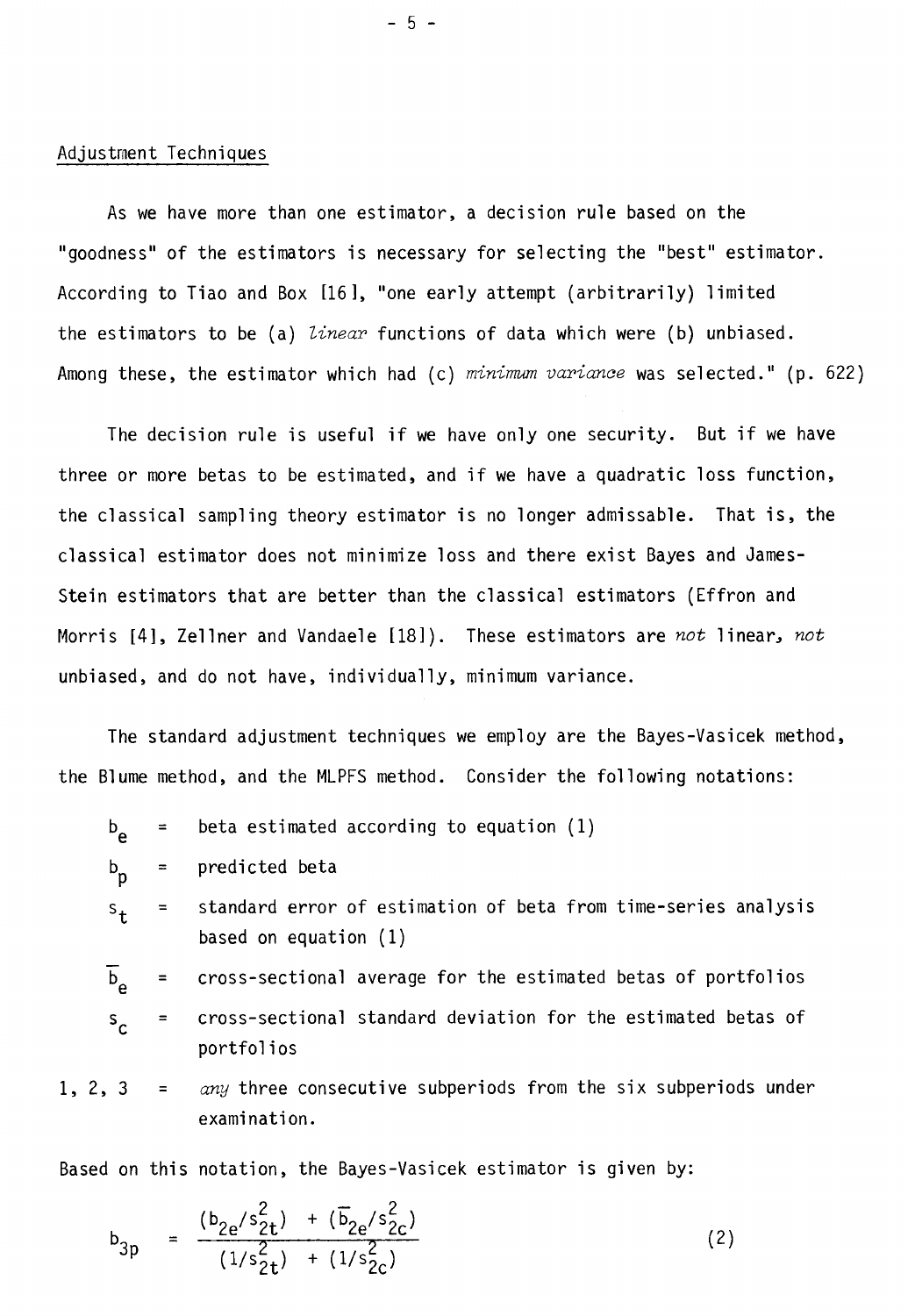The Blume estimator is given by:

$$
b_{3p} = \hat{d} + \hat{d}^{\dagger} b_{2e}
$$
 (3)

where  $\hat{d}$  and  $\hat{d}$ ' are derived from the regression  $b_{2e} = d + d'_{1e} + error$ . The MLPFS estimator is given by:

$$
b_{3p} = 1 + k(b_{2e} - 1) \tag{4}
$$

where k is common to all securities (or portfolios) and is equal to the product moment correlation between  $b_{1e}$  and  $b_{2e}$ . Note that while 2 subperiods are required to obtain the Blume and MLPFS estimators, only one subperiod is necessary for the Bayes-Vasicek estimator.

If the beta estimates are not adjusted, then next period betas are predicted by betas estimated over the preceding period:

$$
b_{3p} = b_{2e} \tag{5}
$$

i.e.,  $b_{2e}$  is the classical or unadjusted estimator of  $b_3$ .

securities or portfolios).

whe

We now introduce a new estimator, the James Stein estimator<sup>4,5</sup>. It is given by:

$$
b_{3p} = \overline{b}_{2e} + h(b_{2e} - \overline{b}_{2e})
$$
\n(6)

\nwhere  $h = 1 - \frac{(n-3)s_{2t}^2}{(n-1)s_{2c}^2}$ 

\nand  $n =$  the number of cross-sectional observations (number of individual)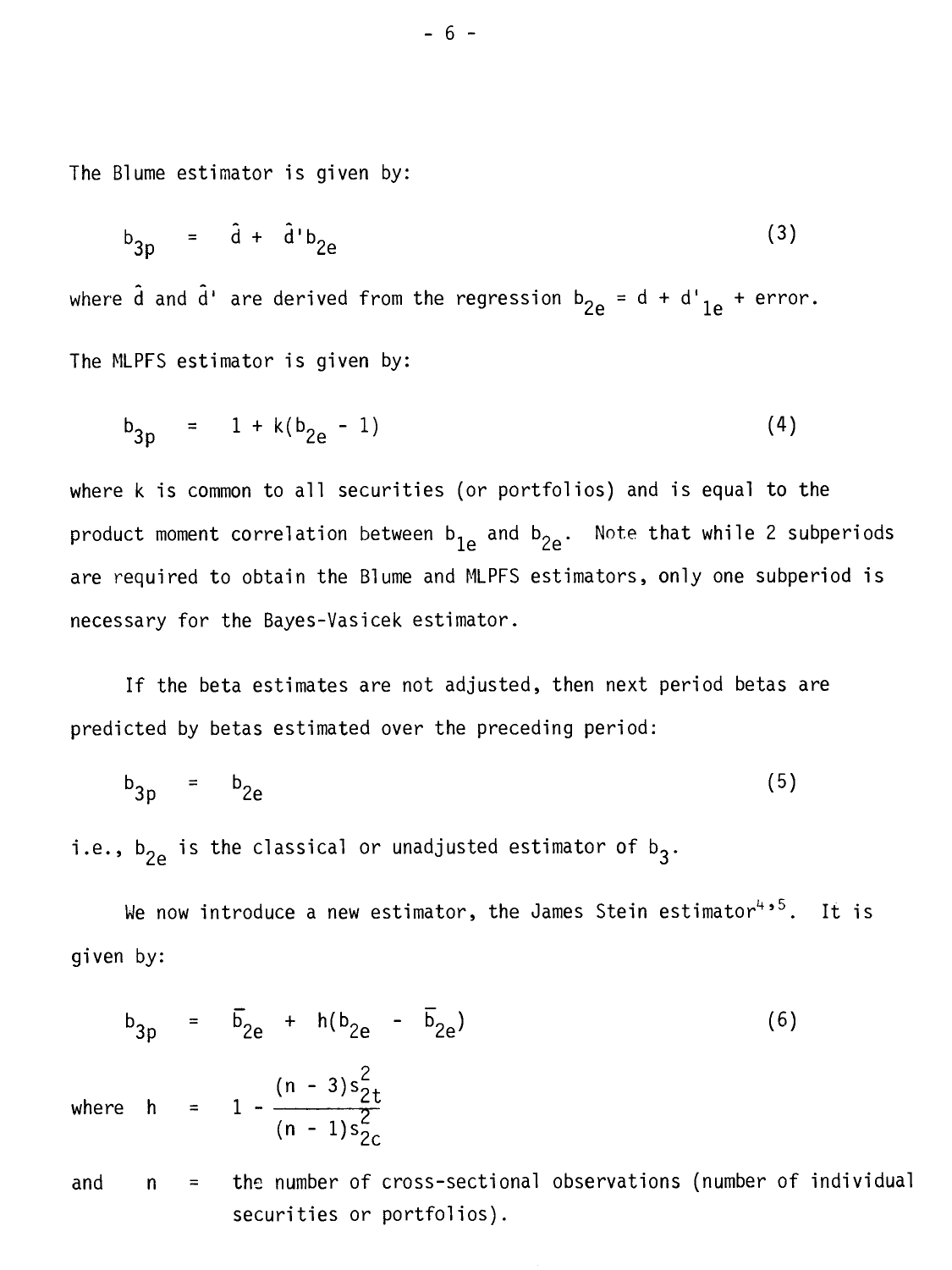#### III Comparative Behavior of Alternative Estimators

#### The classical, the Bayes-Vasicek, and the James-Stein estimators

These three estimators can be expressed in the form:

$$
b_{3p} = b_{2e} + \lambda (b_{2e} - b_{2e})
$$
 (7)

where  $\lambda$  depends on the particular estimator under consideration. For  $\lambda = 1$ , equation (7) reduces to  $b_{3p} = b_{2e}$ , the case of classical unadjusted estimator. For  $\lambda = 1 - (s_{2t}^2 / s_{2c}^2)$  and n sufficiently large, equation (7) gives the James-Stein estimator. For  $\lambda = 1 + 1 + (s_{2t}^2/s_{2c}^2)^{-1}$ , equation (7) collapses to the Bayes-Vasicek estimator.

Suppose that the ratio ( $s_{2+}^{2}/s_{2c}^{2}$ ) is small relative to one. In this case:

$$
\frac{1}{1 + (s_{2t}^2 / s_{2c}^2)} \approx 1 - (s_{2t}^2 / s_{2c}^2) \le 1
$$

and the Bayes-Vasicek and James-Stein estimators will be approximately equal. If the ratio for a particular security is close to zero, implying a high reliability of the unadjusted beta, both the estimators will be approximately equal to the classical unadjusted estimator. This is what we find later in our empirical analysis. The ratios (s $^{2}_{+}/s^{2}_{0}$ ) are calculated for 1115 securities, for varying lengths of the investment horizon (daily, weekly, biweekly, and monthly), and for different portfolio sizes ( $N = 1, 2,$ 3, 5, 10, 20, 30, and 40) over the different subperiods. These ratios are averaged across securities and subperiods and are presented in Table 1.

We see from Table 1 that the average value of the ratios is inversely related to portfolio size and directly related to horizon length. If a large portfolio is coupled with a very short investment horizon, the beta forecast adjusted with either the Bayes-Vasicek method or the James-Stein method will not differ significantly from the classical unadjusted forecast.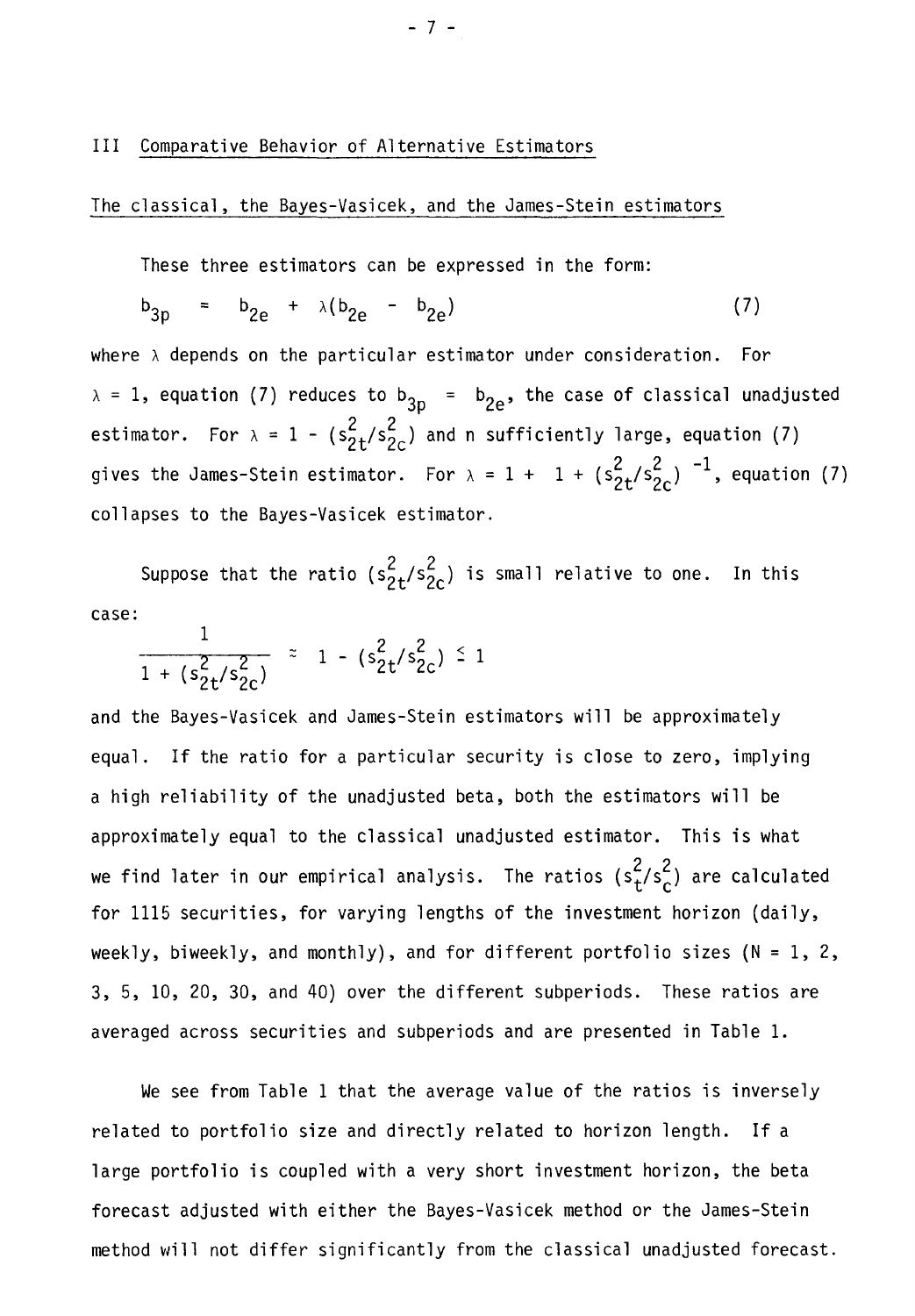#### The Blume and MLPFS Estimators

Referring to equation (7), we see that for  $\lambda = k = cor(b_{1e}^b, b_{2e}^b)$  and  $b^{\,}_{\mathrm{2e}}$  = 1, we get the MLPFS estimator (4). The Blume estimator (3) can be rewritten:

$$
b_{3p} = \overline{b}_{2e} + k(s_{2c}/s_{1c})(b_{2e} - \overline{b}_{1e})
$$

In this case,  $\lambda = k(s_{2c}/s_{1c})$ , but unless  $\overline{b}_{2e} = \overline{b}_{1e}$  we cannot express the Blume estimator as a special case of equation (7). The MLPFS estimator and the Blume estimator will be identical only if the mean and the variance of the cross-sectional sample of estimated betas are the same<sup>6</sup>.

### IV Predictive Ability of Alternative Beta Forecasts

#### Evaluation techniques

The predictive ability of alternative beta forecasts is first measured by the product moment correlation coefficient between betas of a given subperiod and their predicted values based on the immediately preceding subperiod betas. The six subperiods available produced five estimated correlation coefficients in the case of the classical (unadjusted), the bayes-Vasicek, and the James-Stein estimators and only four correlation coefficients in the case of the Blume and MLPFS estimators. The correlation coefficients were then averaged over four common subperiods to yield a single value of the correlation coefficient for each type of estimator analyzed<sup>7</sup>. The method was repeated for varying lengths of the investment horizon  $H(H = day,$ week, 2-weeks, month) and varying portfolio size  $N(N = 1, 3, 5, 10, 20, 30,$ and 40).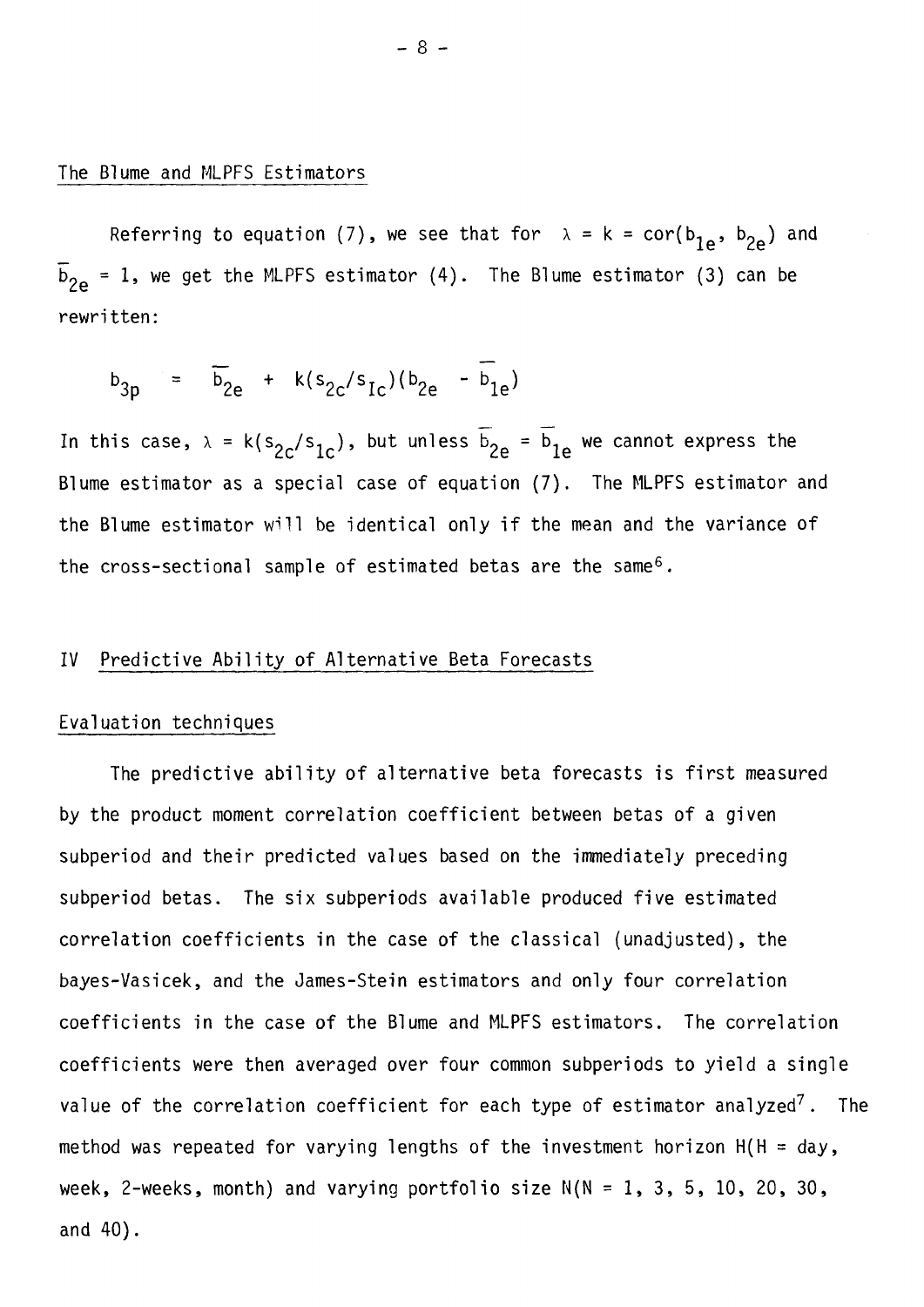An alternative and more general method of evaluating the predictive ability of beta forecasts is to compute the mean square error (MSE) between predicted (b<sub>p</sub>) and estimated (b<sub>e</sub>) beta coefficients and to examine its components $8$ . In this case we have:

MSE = 
$$
\frac{1}{n} \sum_{j=1}^{n} (b_e - b_p)^2
$$
  
\nMSE =  $(\overline{b}_e - \overline{b}_p)^2 + (1 - \delta_{ep}) [s_c^2]_p + (1 - k_{ep}^2) [s_c^2]_e$  (8)

where  $\delta_{\text{ep}}$  is the slope coefficient of the regression of  $\mathbf{b}_{\text{e}}$  on  $\mathbf{b}_{\text{p}}$ ,  $[s_c^2]_p$  and  $[s_c^2]_e$  are the cross sectional sample variance of b P and  $b_e$ , respectively; and k<sub>ep</sub> is the correlation coefficient between b<sub>e</sub> and b<sub>p</sub>. P

The first term in equation (8) is the bias component which indicates the portion of the MSE due to over- or underestimation of the mean of estimated betas ( $\overline{b}_e$ ) over the mean of predicted betas ( $\overline{b}_p$ ). The second term is the inefficiency component which captures the tendency of the forecast errors to be positive for low values of  $b_p$  and negative for high values of  $b_p$ . The last term represents the random component of the MSE. Note that a perfect correlation between b<sub>e</sub> and b<sub>p</sub> (k<sub>ep</sub> = 1) will reduce the random component to zero but will not yield a zero MSE. The MSE will be zero only if the predicted values of betas  $(b_p)$  are identical to their estimated values (b<sub>e</sub>). As in the case of the correlation coefficient, the six subperiods available produced five estimates of the MSE for the classical (unadjusted), the Bayes-Vasicek, and the James Stein estimators and only four estimates of the MSE for the Blume and the MLPFS estimators. TheseMSEwere then averaged over four common subperiods to yield a single value of the MSE for each type of estimator analyzed.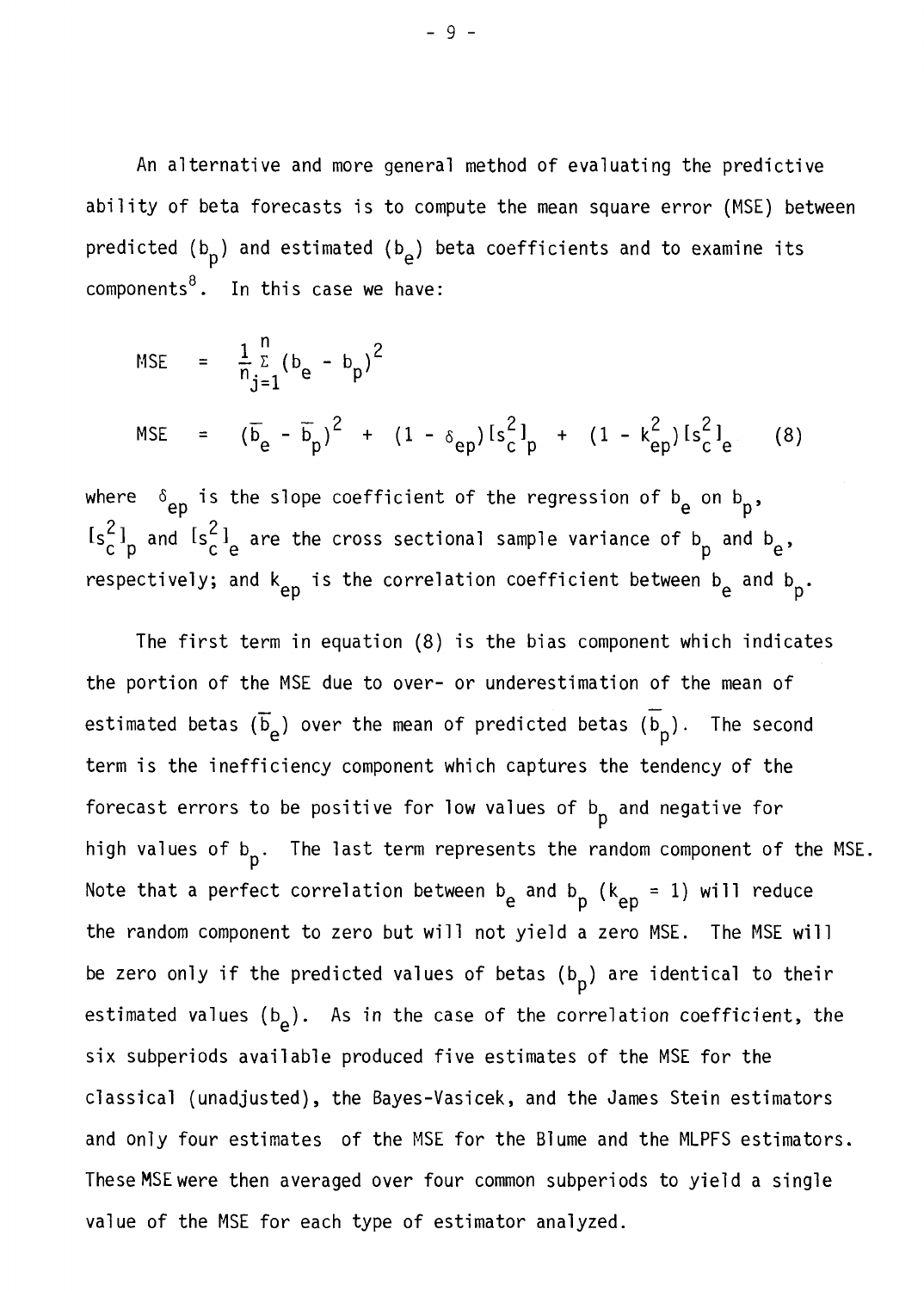### Correlation Coefficients and MSE-Random9

It can be observed from the third term of equation (8) that the correlation between b<sub>e</sub> and b<sub>p</sub>, and the MSE-random will be inversely related. If the correlation equals unity, then the MSE-random will equal zero. Tables 2(a)-2(c) present the average values for these two variables<sup>10</sup>. The reported values are for four investment horizons: daily, weekly, biweekly, and monthly; and for seven portfolio sizes: 1, 3, 5, 10, 20, 30, and 40 securities. (To aid the interpretation of data, we plot these correlations in Figure 1).

We observe that: first, for a given investment horizon and portfolio size, all five estimators have statistically the same correlations and MSE-random<sup>11,12</sup>. For their limited tests, K-M  $[10]$  and E-Z  $[7]$  present results indicating the same behavior. This implies that none of the estimators can be considered superior to the other four in predicting the unanticipated shift in next period's beta. Also, none of the estimators can be considered superior in predicting the risk-ordering of securities. This result is not surprising for the Blume and MLPFS methods as these constructions preserve the risk-order generated by the unadjusted betas.

Second, for each of the estimators at a given investment horizon, the correlation increases (and MSE-random decreases) as the portfolio size increases. This increase is numerically and statistically significant as the portfolio size increases from 1 to 20 securities. For the portfolios of 30 and 40 securities this increase is statistically significant but numerically very small. The largest portfolio examined by K-M [101 and E-Z  $[7]$  was with 10 securities - with similar results for MSE-random<sup>13</sup>.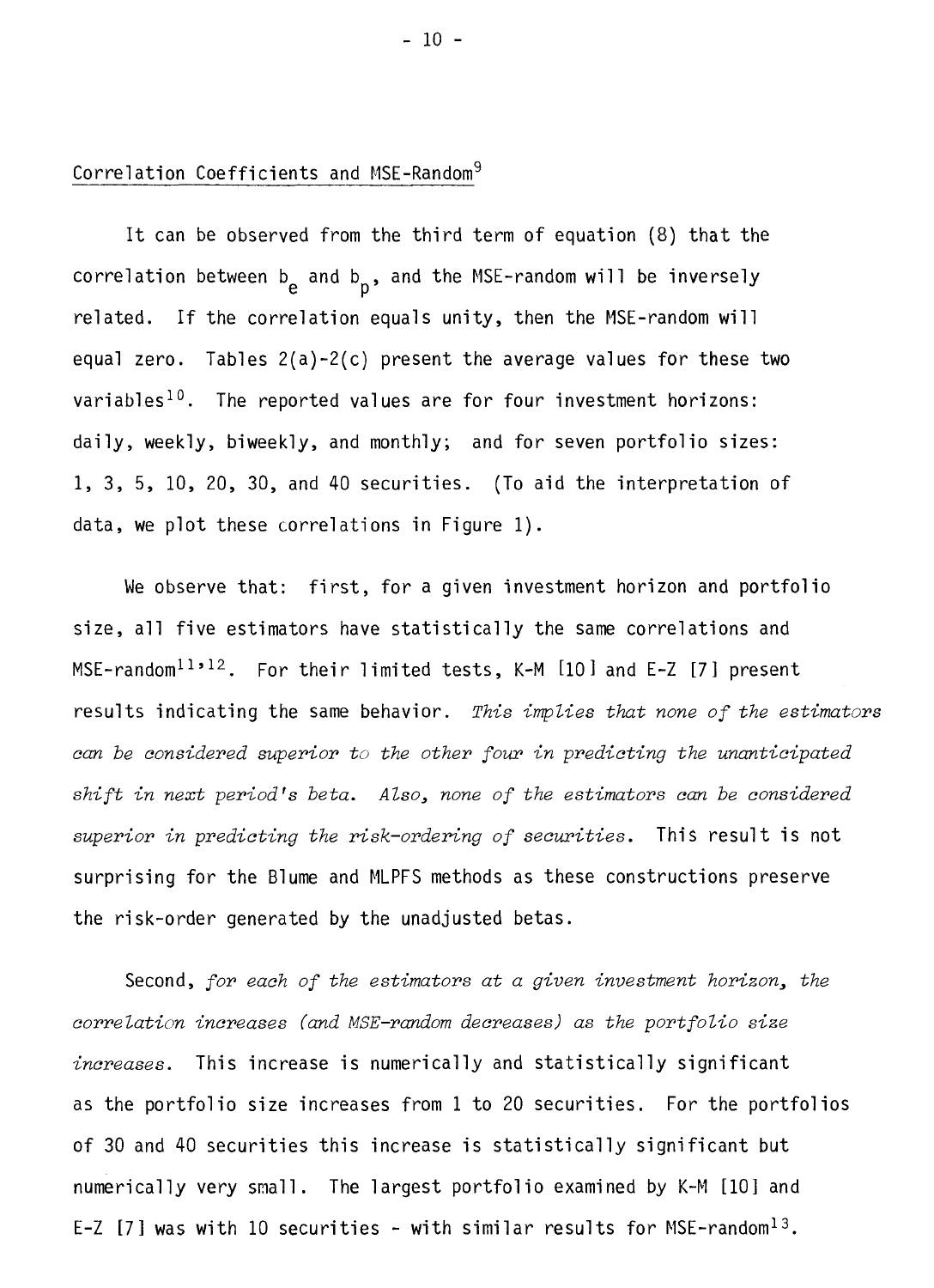This increase in the correlation (decrease in the MSE-random) is smallest for the daily returns and largest for the monthly returns. It should be noted that the correlation (MSE-random) for the monthly return betas is the lowest (highest) to begin with.

Last, for each of the estimators at a given portfolio size, the correlation increases (and at an "average" portfolio size the MSE-random decreases) as the investment horizon decreases from a month to a day<sup>14</sup>. This increase in the correlation (decrease in the MSE-random) is numerically and statistically significant as the investment horizon decreases from a month to a week, but then the increase is small and statistically insignificant. This increase in the correlation (decrease in the MSE-random) is largest for the 1-security portfolios and smallest for the 40-security portfolios. We should note that the correlation (MSE-random) for the 40 security portfolios is the highest (lowest) to begin with.

#### MSE-Bias

In the preceding subsection, we saw that the MSE-random is "well-behaved" with respect to the portfolio size and the investment horizon. In this and the next subsection we see that the MSE-bias and MSE-inefficiency are "illbehaved" and that permits only a few weak generalizations.

First, for a given investment horizon and portfolio size, the unadjusted, James-Stein, Bayes-Vasicek, and MLPFS betas have statistically same MSE-bias. On average, at every comparison Blume's beta has significantly higher MSEbias; though this is not the case for one of the four subperiods examined. K-M's [10] results show that the MSE-bias of Blume's method is generally higher than the values for unadjsuted betas and Bayes-Vasicek method, but lower than MLPFS method in two out of three periods. E-Z's [7] results

 $-11 -$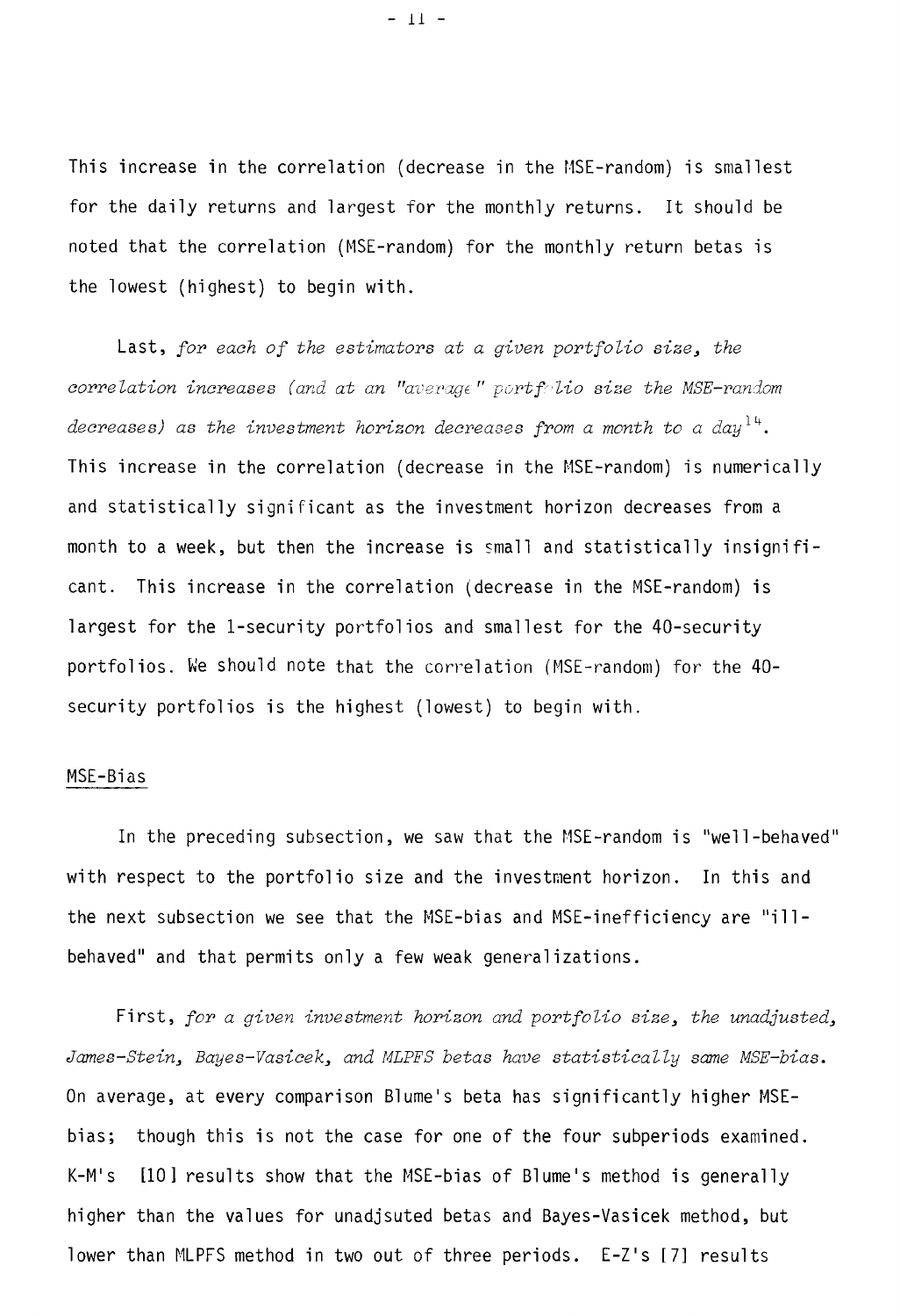show that the MSE-bias of Blume's method is generally lower than that for the unadjusted betas.

As discussed earlier, Bayes-Vasicek [2] and James-Stein [6] estimators shrink the unadjusted betas towards the grand mean, and MLPFS [41 estimators shrink them towards one. But Blume's [31 method shrinks them around the grand mean augmented by the difference of grand means of the two preceding periods. If the grand mean of the sample shifts through time, the MSE-bias for Blume's method will be the worst<sup>15</sup>. The results presented in this paper confirm, rigorously and in detail, E-G-U's [61 conclusion that the Blume method uses past relationships of betas to predict future betas and in the process introduces biases and inefficiencies that otherwise did not exist.

Second, for each of the estimators at a given investment horizon, the MSE-bias is not influenced by the size of the portfolio. This is an expected result because the grand mean of the sample betas does not depend on how many portfolios the sample securities are distributed.

Last, for each of the estimators, on average, the MSE-bias is significantly Low for the monthly betas. This implies that the grand mean of betas based on monthly returns has more interperiod stationarity. For submonthly returns, the autocorrelations of the market index and the intertemporal cross-correlations (between the securities and the market index) are highly significant<sup>16</sup>. These correlations bias the estimated betas, and this bias is not constant through time. However, these correlations are not significant in monthly returns. Hence, we obtain unbiased estimates of monthly betas and consequently the lowest MSE-bias.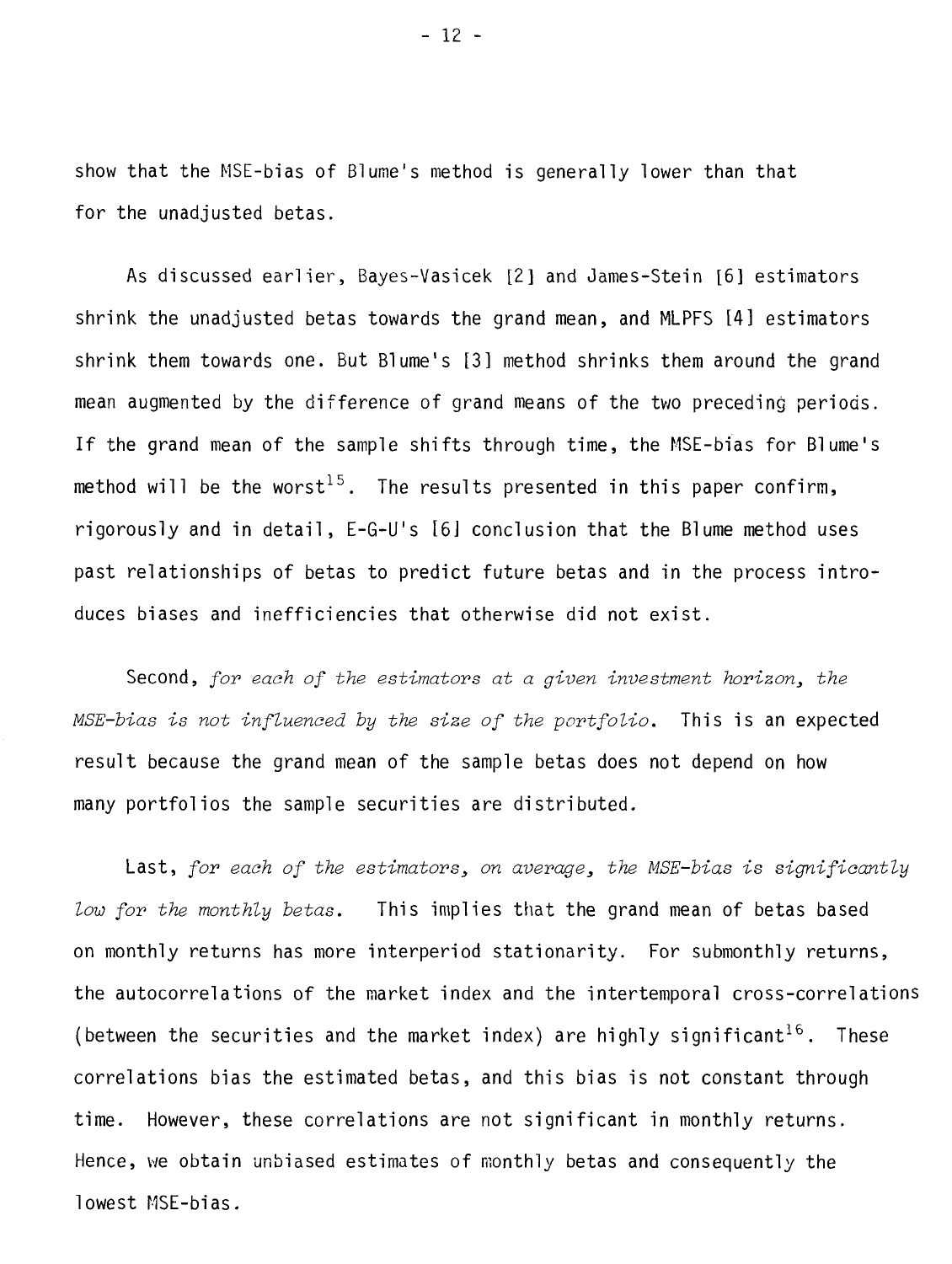#### MSE-Inefficiency

The MSE-inefficiency represents the second component of equation (8) and captures the tendency of forecast errors - after adjusting for the bias of changing grand mean - to be of the same sign for betas less than one, and of the opposite sign for betas greater than one. For this component of the MSE we observe the following.

First, for a given investment horizon and portfolio size, on average, the MSE-inefficiency is the lowest for MLPFS method and the highest for Blume's method. James-Stein and Bayes-Vasicek estimators have statistically same MSE-inefficiency which is lower than that of the unadjusted betas. This result is in contrast to the results of K-M [10] and E-Z [7]. K-M found that the MLPFS and Blume estimators produced similar MSE-inefficiency and it was lower than the corresponding value for the unadjusted betas. E-Z found that the values for the Blume estimators were lower than those for the unadjusted betas.

Second, for each of the estimators - except Blume's - at a given investment horizon, the MSE-inefficiency decreases as the portfolio size is increased from 1 to 20 securities. For portfolios of 30 to 40 securities the values are similar to that of 20-security portfolios. This result is expected as the betas of the larger portfolios are more stationary. K-M found that "the inefficiency component was unchanged in moving from single to ten security portfolios", a result contrary to ours. But, we form the portfolios first and then derive the beta to make an adjustment, while K-M explain the behavior of their result as, "This can be explained by the fact that the adjustments were made in single security betas before aggregating them into portfolios" [10, p 1128].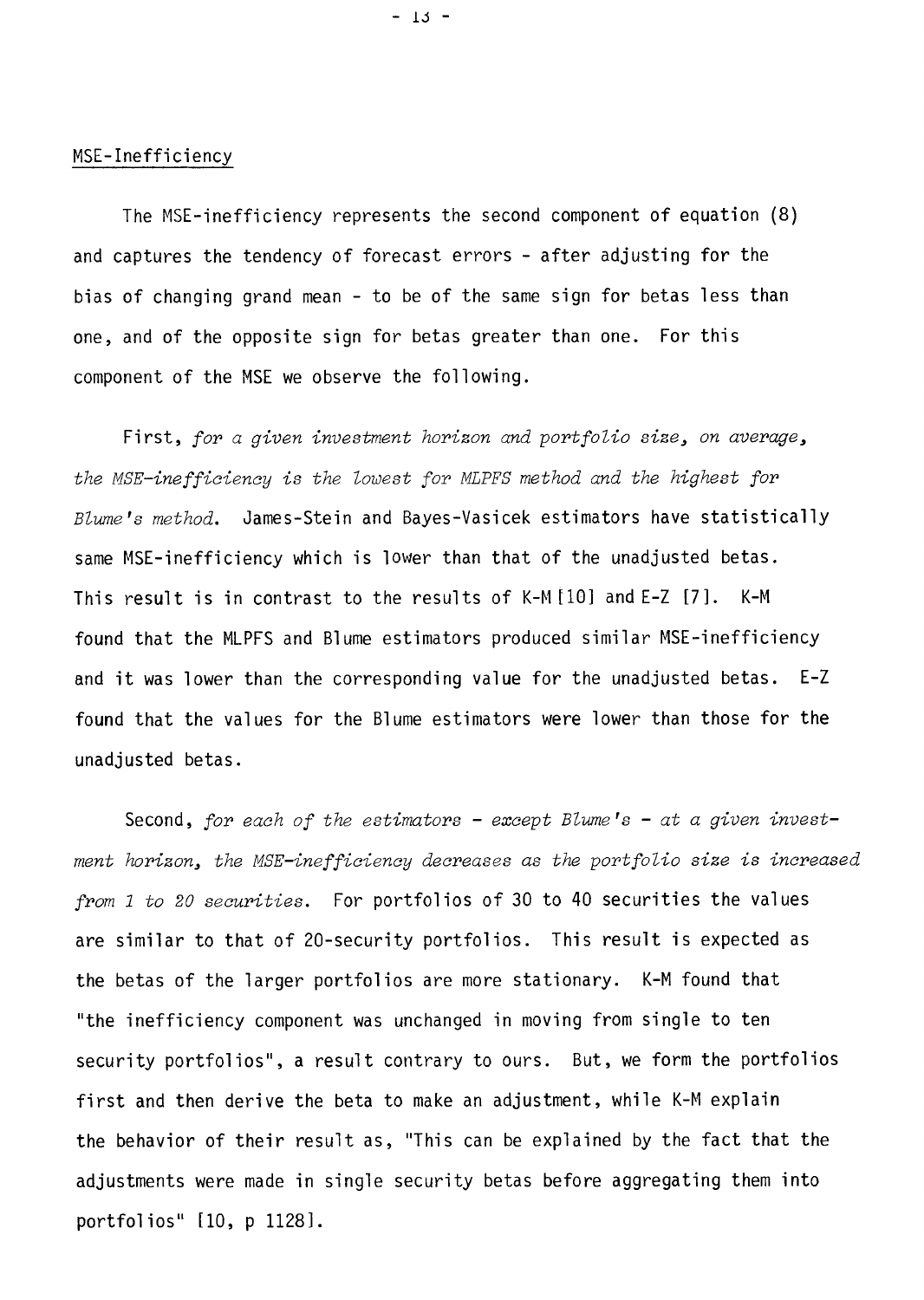Last, for each of the estimators, on average, the MSE-inefficiency was lowest for the weekly-return betas.

#### MSE-Total

With such varied behavior of MSE-bias, MSE-inefficiency, and MSE-random it is highly unlikely that we can generalize the behavior of MSE-total.

#### V Conclusions

In this paper, we extend some recent works on the predictive ability of extrapolated beta coefficients. We examine five techniques over four investment horizons and seven sizes of portfolio. We show that the size of the portfolio and the investment horizon are more important determinants of the MSE—total than the adjustment techniques themselves.

The predictive ability of beta forecasts as measured by the correlation coefficient and the MSE-random is the same for all four adjustment techniques and the unadjusted betas themselves. On average, this predictive ability is inversely related to the investment horizon, and is directly related to the portfolio size. This finding suggests that although daily betas may not be reliable estimates of true betas, their unanticipated shifts are the most predictable<sup>17</sup>. Also, increasing the size of the portfolio, but only up to 20 securities, will significantly improve the predictive ability.

The difference between the means of the predicted and realized betas is reflected in the MSE-bias. The Blume method has significantly higher MSE-bias than the other four techniques analyzed here. The unadjusted betas, and the James-Stein, Bayes-Vasicek, and MLPFS methods have same MSE-bias. As expected, the size of portfolios has no effect on the MSE-bias; and the monthly betas have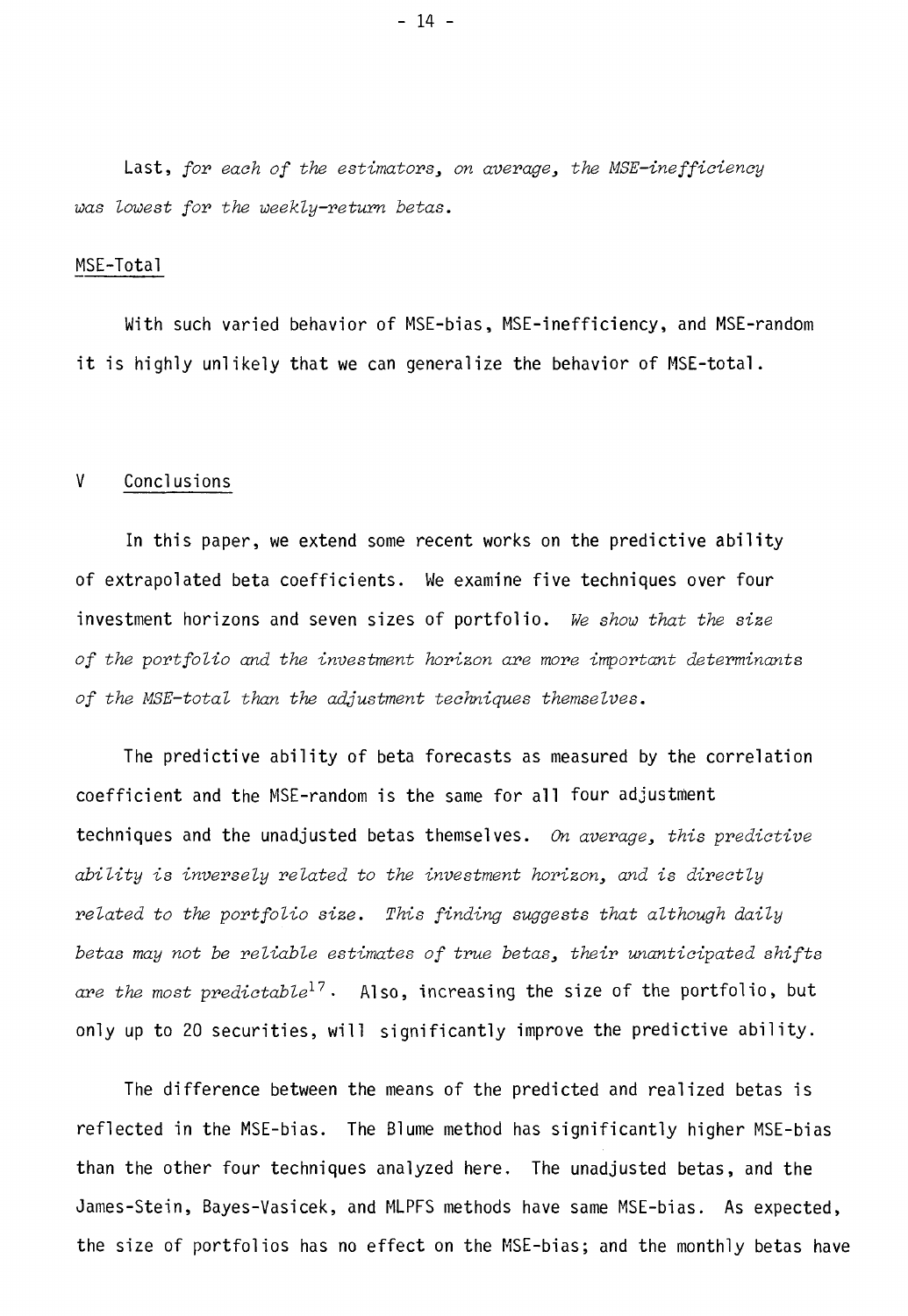the lowest error of this type.

While the MLPFS technique has the lowest MSE-inefficiency, the Blume method has the highest. Also, except for the Blume technique, as the size of the portfolio increases, MSE-inefficiency decreases.

In the light of these findings, once the portfolio size and the investment horizon are selected (or given), there appears to be statistically insignificant gain from adjusting betas even with the "best" technique and major Loss if a "bad" tachnique is used. The investors should rely on simple no-change unadjusted beta forecasts to select securities for their portfolios.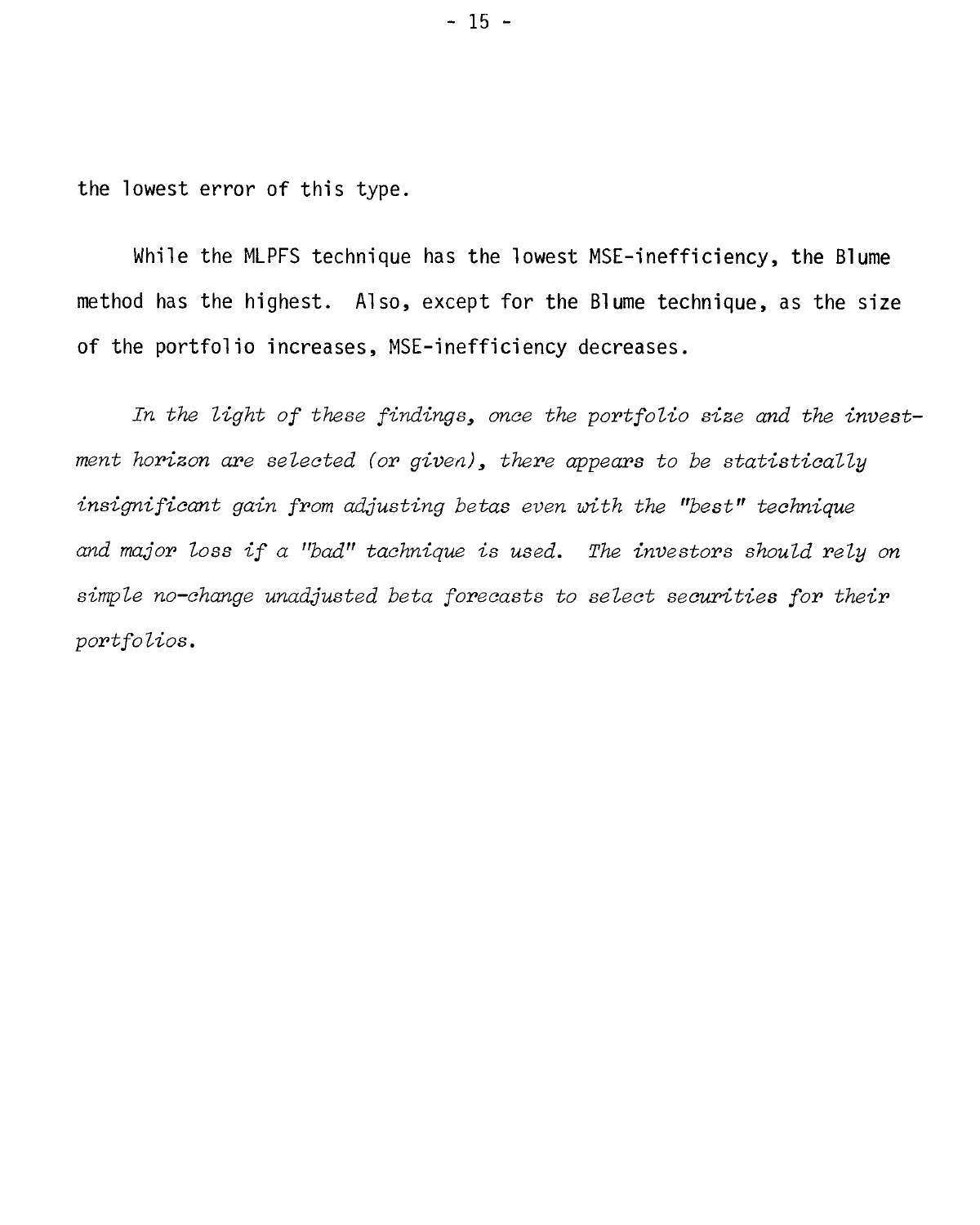TABLE 1

Average Values of 
$$
(s_t^2/s_c^2)
$$

\n(Average across securities and subperiods)

|                       | Portfolio Size |       |       |       |       |       |       |       |  |  |  |  |
|-----------------------|----------------|-------|-------|-------|-------|-------|-------|-------|--|--|--|--|
| Investment<br>Horizon |                | 2     | 3     | 5     | 10    | 20    | 30    | 40    |  |  |  |  |
| One Day               | .0709          | .0329 | .0214 | .0122 | .0062 | .0033 | .0020 | .0018 |  |  |  |  |
| Two Days              | .1203          | .0593 | .0393 | .0324 | .0117 | .0061 | .0038 | .0032 |  |  |  |  |
| One Week              | .2187          | .1193 | .0820 | .0493 | .0258 | .0136 | .0086 | .0071 |  |  |  |  |
| Two Weeks             | .2966          | .1821 | .1302 | .0809 | .0434 | .0230 | .0147 | .0110 |  |  |  |  |
| One Month             | .3530          | .2486 | .1876 | .1239 | .0707 | .0389 | .0249 | .0229 |  |  |  |  |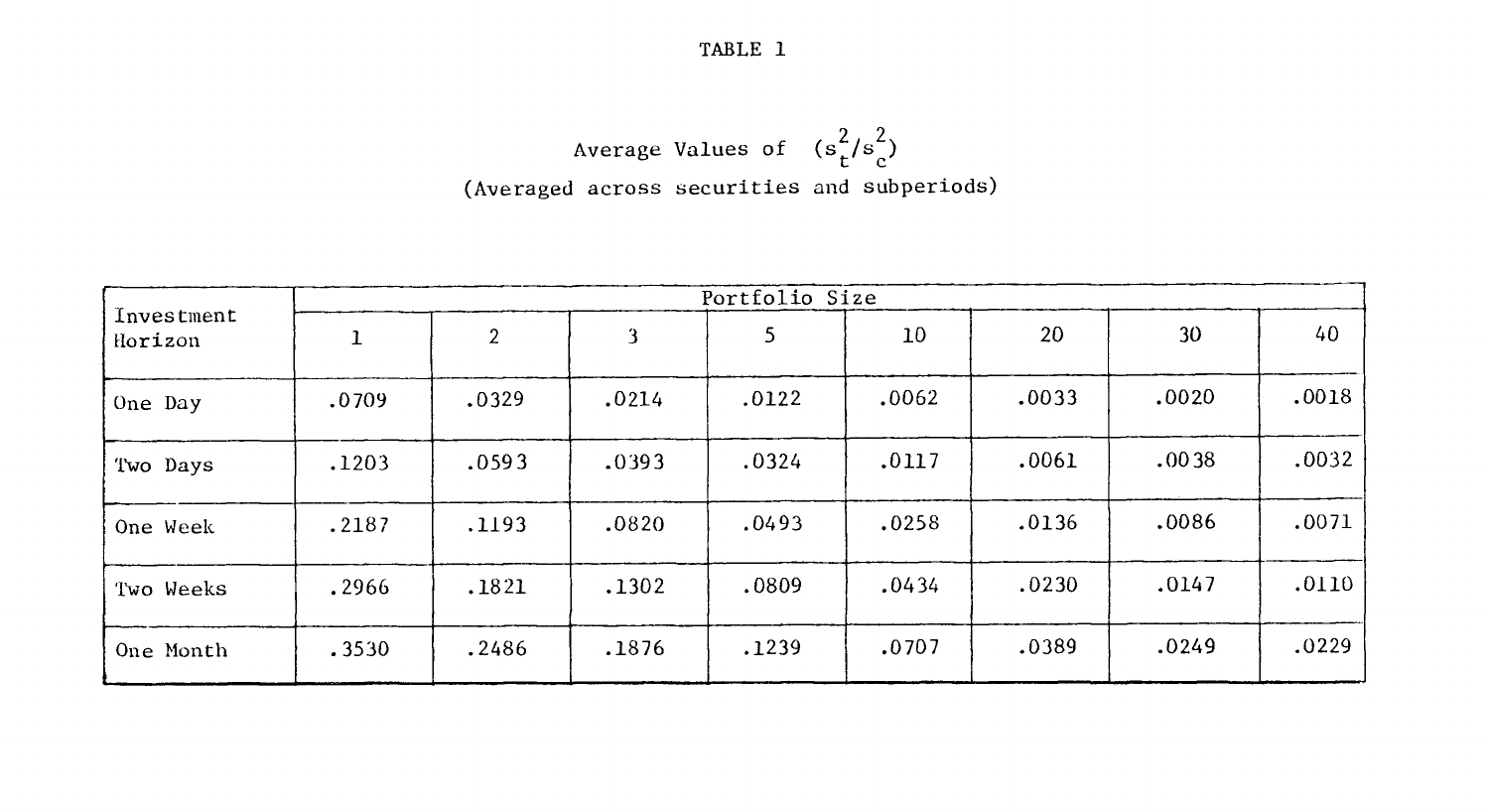## TABLE  $2(a)$

## Correlation and Forecast Errors: Unadjusted Betas

|                              | Portfolio Size (Number of Securities) |                  |                  |                  |                  |                  |                  |  |
|------------------------------|---------------------------------------|------------------|------------------|------------------|------------------|------------------|------------------|--|
|                              | 1                                     | $\mathfrak{Z}$   | 5                | 10               | 20               | 30               | 40               |  |
| Daily Returns                |                                       |                  |                  |                  |                  |                  |                  |  |
| Correlation Coefficient      | .72947                                | .86896           | .90647           | .94208           | .96511           | .96964           | .97596           |  |
| Mean Square Error (MSE)      | .18529                                | .08453           | .06798           | .05133           | .04092           | .04143           | .03241           |  |
| Portion of MSE due to:       |                                       |                  |                  |                  |                  |                  |                  |  |
| Bias                         | .01632                                | .01619           | .01632           | .01597           | .01562           | .01597           | .01487           |  |
| Inefficiency<br>Random error | .03625<br>.13272                      | .02276<br>.04558 | .02113<br>.03053 | .01812<br>.01724 | .01580<br>.00950 | .01701<br>.00845 | .01152<br>.00602 |  |
| Weekly Returns               |                                       |                  |                  |                  |                  |                  |                  |  |
| Correlation Coefficient      | .66362                                | .82626           | .88060           | .92780           | .96063           | .96682           | .97362           |  |
| Mean Square Error (MSE)      | .20540                                | .08149           | .06008           | .04197           | .03058           | .02949           | .02553           |  |
| Portion of MSE due to:       |                                       |                  |                  |                  |                  |                  |                  |  |
| Bias                         | .01294                                | .01156           | .01169           | .01132           | .01093           | .01132           | .01022           |  |
| Inefficiency<br>Random error | .04250<br>.14996                      | .01938<br>.05055 | .01590<br>.03249 | .01286<br>.01779 | .01089<br>.00876 | .01136<br>.00681 | .00957<br>.00574 |  |
| Biweekly Returns             |                                       |                  |                  |                  |                  |                  |                  |  |
| Correlation Coefficient      | .56945                                | .76096           | .83106           | .90038           | .94403           | .95798           | .96354           |  |
| Mean Square Error (MSE)      | .26738                                | .10548           | .07657           | .05123           | .03770           | .03608           | .03124           |  |
| Portion of MSE due to:       |                                       |                  |                  |                  |                  |                  |                  |  |
| Bias                         | .01685                                | .01659           | .01684           | .01625           | .01570           | .01625           | .01437           |  |
| Inefficiency<br>Random error | .06119<br>.18934                      | .02328<br>.06561 | .01759<br>.04214 | .01322<br>.02176 | .01103<br>.01097 | .01121<br>.00862 | .00970<br>.00717 |  |
| Monthly Returns              |                                       |                  |                  |                  |                  |                  |                  |  |
| Correlation Coefficient      | .50612                                | .68219           | .76984           | .84681           | .90836           | .94078           | .95360           |  |
| Mean Square Error (MSE)      | .35308                                | .12924           | .08467           | .05085           | .03160           | .02806           | .02150           |  |
| Portion of MSE due to:       |                                       |                  |                  |                  |                  |                  |                  |  |
| Bias                         | .00645                                | .00624           | .00645           | .00581           | .00531           | .00581           | .00420           |  |
| Inefficiency<br>Random error | .09688<br>.24975                      | .03387<br>.08913 | .02321<br>.05501 | .01551<br>.02953 | .01204<br>.01425 | .01148<br>.01077 | .00971<br>.00759 |  |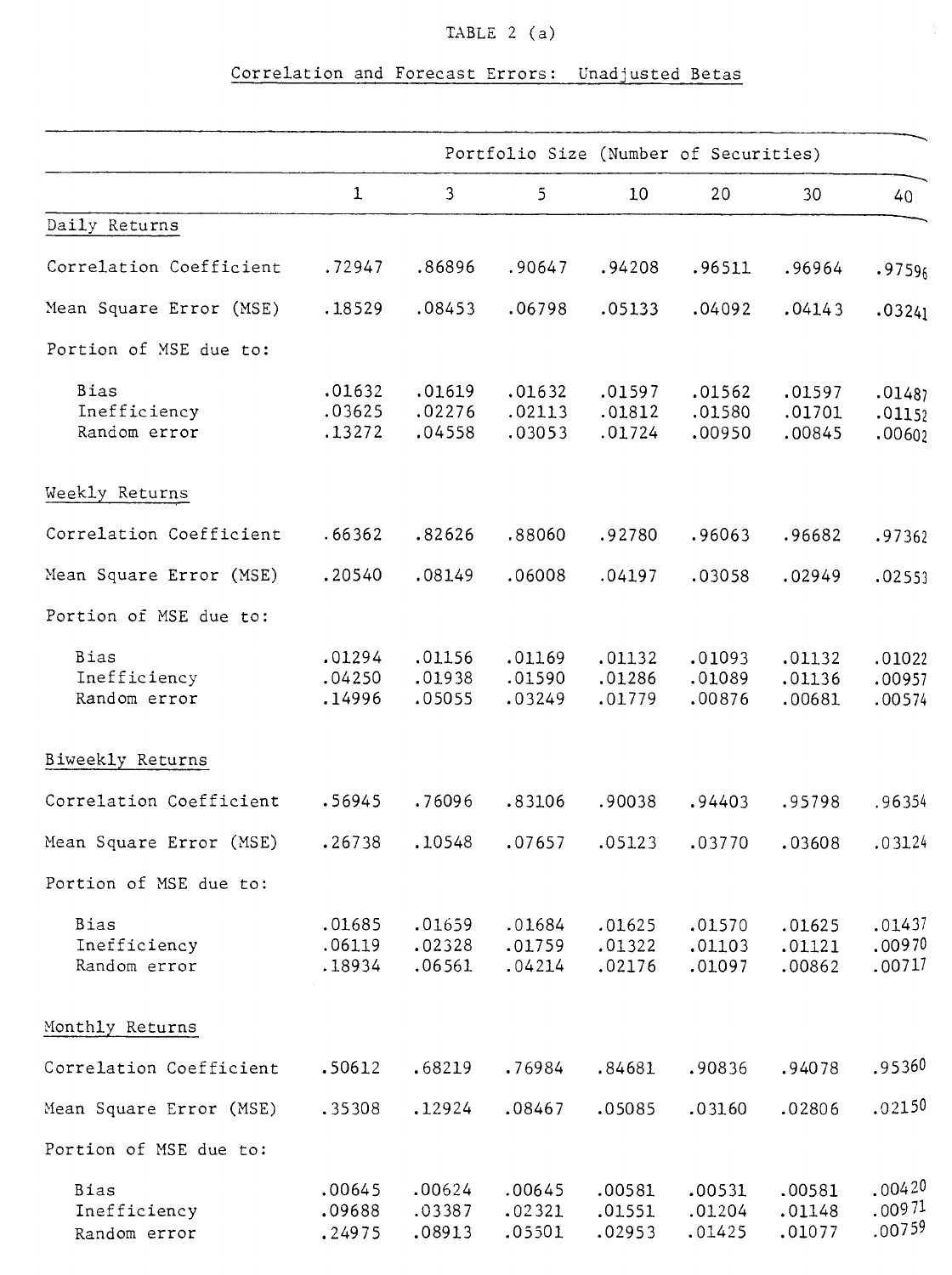### TABLE 2 (b)

| $\mathbf 1$<br>Daily Returns<br>Correlation Coefficient<br>.73411 | $\overline{3}$<br>.87013<br>.08168 | 5<br>.90709<br>.06640 | 10<br>.94237 | 20<br>.96524 | 30<br>.96972 | 40     |
|-------------------------------------------------------------------|------------------------------------|-----------------------|--------------|--------------|--------------|--------|
|                                                                   |                                    |                       |              |              |              |        |
|                                                                   |                                    |                       |              |              |              |        |
|                                                                   |                                    |                       |              |              |              | .97601 |
| Mean Square Error (MSE)<br>.17262                                 |                                    |                       | .05062       | .04061       | .04122       | .03431 |
| Portion of MSE due to:                                            |                                    |                       |              |              |              |        |
| Bias<br>.01554                                                    | .01589                             | .01613                | .01589       | .01559       | .01594       | .01486 |
| Inefficiency<br>.02613                                            | .02058                             | .01994                | .01758       | .01555       | .01685       | .01344 |
| Random error<br>.13095                                            | .04521                             | .03033                | .01715       | .00947       | .00843       | .00601 |
| Weekly Returns                                                    |                                    |                       |              |              |              |        |
| Correlation Coefficient<br>.64731                                 | .82731                             | .88113                | .92819       | .96091       | .96699       | .97373 |
| Mean Square Error (MSE)<br>.17472                                 | .07443                             | .05853                | .04432       | .02978       | .02976       | .02517 |
| Portion of MSE due to:                                            |                                    |                       |              |              |              |        |
| Bias<br>.01064                                                    | .01080                             | .01340                | .01106       | .01081       | .01122       | .01017 |
| Inefficiency<br>.01348                                            | .01310                             | .01256                | .01139       | .01023       | .01092       | .00926 |
| Random error<br>.15060                                            | .05053                             | .03257                | .02187       | .00874       | .00762       | .00574 |
| Biweekly Returns                                                  |                                    |                       |              |              |              |        |
| Correlation Coefficient<br>.55856                                 | .76193                             | .83126                | .90083       | .94445       | .95812       | .96373 |
| Mean Square Error (MSE)<br>.23079                                 | .09790                             | .08397                | .04955       | .03692       | .03485       | .03087 |
| Portion of MSE due to:                                            |                                    |                       |              |              |              |        |
| <b>Bias</b><br>.01588                                             | .01588                             | .02772                | .01596       | .01556       | .01615       | .01431 |
| Inefficiency<br>.02048                                            | .01576                             | .01372                | .01172       | .01037       | .01081       | .00938 |
| Random error<br>.19443                                            | .06626                             | .04253                | .02187       | .01099       | .00789       | .00718 |
| Monthly Returns                                                   |                                    |                       |              |              |              |        |
| Correlation Coefficient<br>.49775                                 | .68188                             | .77143                | .84846       | .90973       | .94107       | .95387 |
| Mean Square Error (MSE)<br>.28800                                 | .11530                             | .07629                | .04514       | .03000       | .02714       | .02064 |
| Portion of MSE due to:                                            |                                    |                       |              |              |              |        |
| Bias<br>.00319                                                    | .00354                             | .00445                | .00474       | .00474       | .00544       | .00380 |
| Inefficiency<br>.02981                                            | .01914                             | .01596                | .01291       | .01100       | .01084       | .00923 |
| Random error<br>.25500                                            | .09262                             | .05588                | .02749       | .01426       | .01086       | .00761 |

## Correlation and Forecast Errors: Stein's Adjustment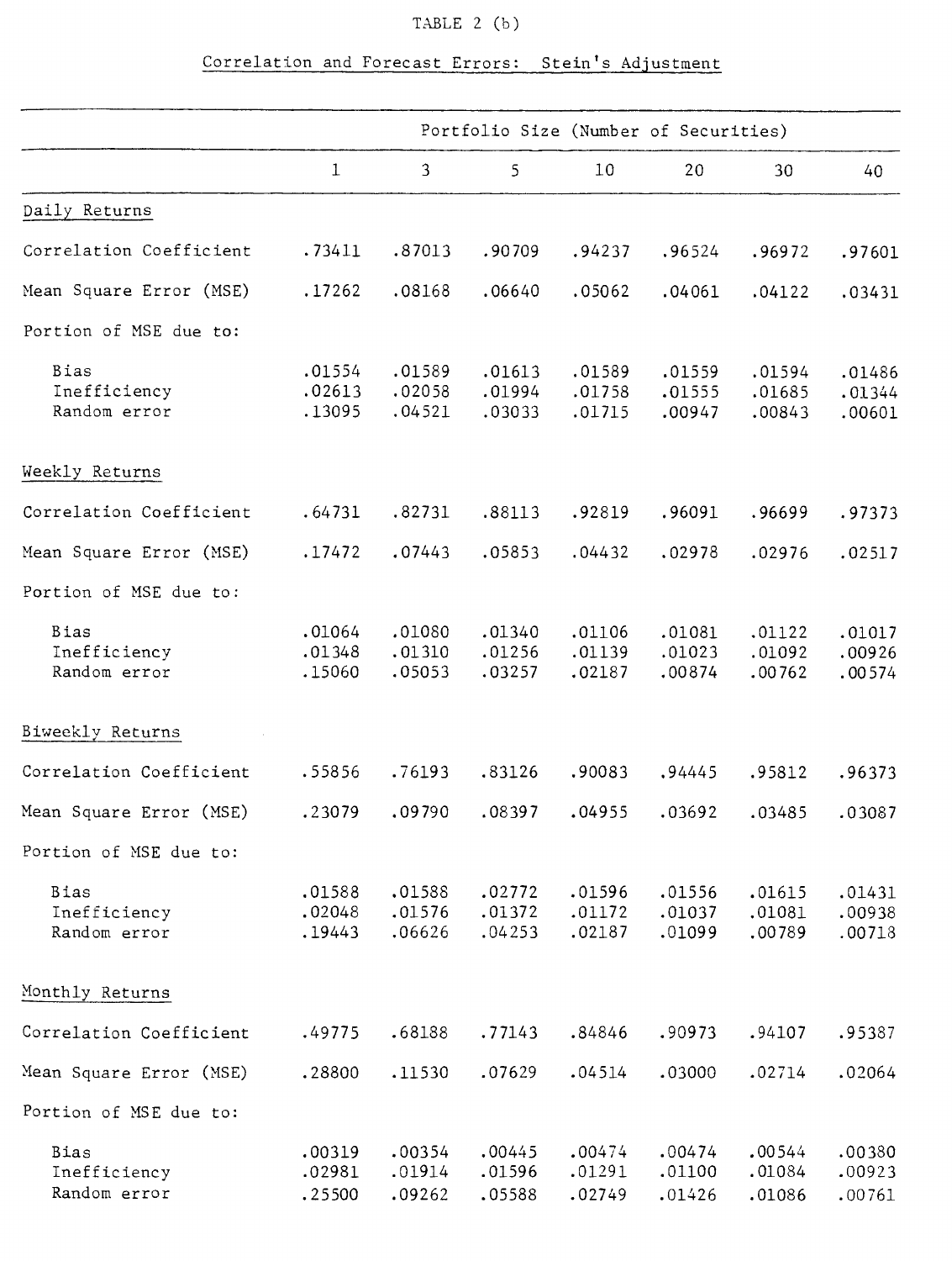## TABLE  $2$  (c)

## Correlation and Forecast Errors: Bayes/Vasicek's Adjustment

|                              | Portfolio Size (Number of Securities) |                  |                  |                  |                  |                  |                  |
|------------------------------|---------------------------------------|------------------|------------------|------------------|------------------|------------------|------------------|
|                              | $\mathbf{1}$                          | $\mathbf{3}$     | 5                | 10               | 20               | 30               | 40               |
| Daily Returns                |                                       |                  |                  |                  |                  |                  |                  |
| Correlation Coefficient      | .73360                                | .88214           | .90707           | .94236           | .96524           | .96972           | .9760j           |
| Mean Square Error (MSE)      | .17389                                | .08178           | .06644           | .05063           | .04061           | .04122           | .03436           |
| Portion of MSE due to:       |                                       |                  |                  |                  |                  |                  |                  |
| Bias                         | .01557                                | .01590           | .01613           | .01589           | .01559           | .01594           | .01486           |
| Inefficiency<br>Random error | .02718<br>.13114                      | .02065<br>.04523 | .01997<br>.03034 | .01759<br>.01715 | .01555<br>.00947 | .01685<br>.00843 | .01349<br>.00601 |
| Weekly Returns               |                                       |                  |                  |                  |                  |                  |                  |
| Correlation Coefficient      | .65454                                | .82760           | .88119           | .92968           | .96090           | .96698           | .97373           |
| Mean Square Error (MSE)      | .17651                                | .07694           | .05647           | .04027           | .02979           | .02960           | .02517           |
| Portion of MSE due to:       |                                       |                  |                  |                  |                  |                  |                  |
| Bias                         | .01018                                | .01281           | .01116           | .01106           | .01081           | .01123           | .01017           |
| Inefficiency<br>Random error | .01873<br>.14760                      | .01374<br>.05039 | .01278<br>.03253 | .01144<br>.01777 | .01024<br>.00874 | .01092<br>.00745 | .00926<br>.00574 |
| Biweekly Returns             |                                       |                  |                  |                  |                  |                  |                  |
| Correlation Coefficient      | .57930                                | .76332           | .83169           | .90085           | .94445           | .95812           | .96373           |
| Mean Square Error (MSE)      | .22845                                | .09776           | .07256           | .05167           | .03693           | .03560           | .03112           |
| Portion of MSE due to:       |                                       |                  |                  |                  |                  |                  |                  |
| Bias                         | .01479                                | .01572           | .01624           | .01804           | .01556           | .01615           | .01431           |
| Inefficiency<br>Random error | .02736<br>.18630                      | .01650<br>.06554 | .01401<br>.04231 | .01179<br>.02184 | .01039<br>.01098 | .01081<br>.00864 | .00964<br>.00718 |
| Monthly Returns              |                                       |                  |                  |                  |                  |                  |                  |
| Correlation Coefficient      | .52029                                | .68634           | .77228           | .84847           | .90967           | .94108           | .95462           |
| Mean Square Error (MSE)      | .29168                                | .05587           | .04685           | .04777           | .03006           | .02712           | .02081           |
| Portion of MSE due to:       |                                       |                  |                  |                  |                  |                  |                  |
| Bias                         | .00259                                | .00392           | .00473           | .00484           | .00477           | .00542           | .00396           |
| Inefficiency<br>Random error | .04340<br>.24569                      | .02158<br>.03037 | .01686<br>.02526 | .01310<br>.02983 | .01104<br>.01425 | .01086<br>.01085 | .00924<br>.00761 |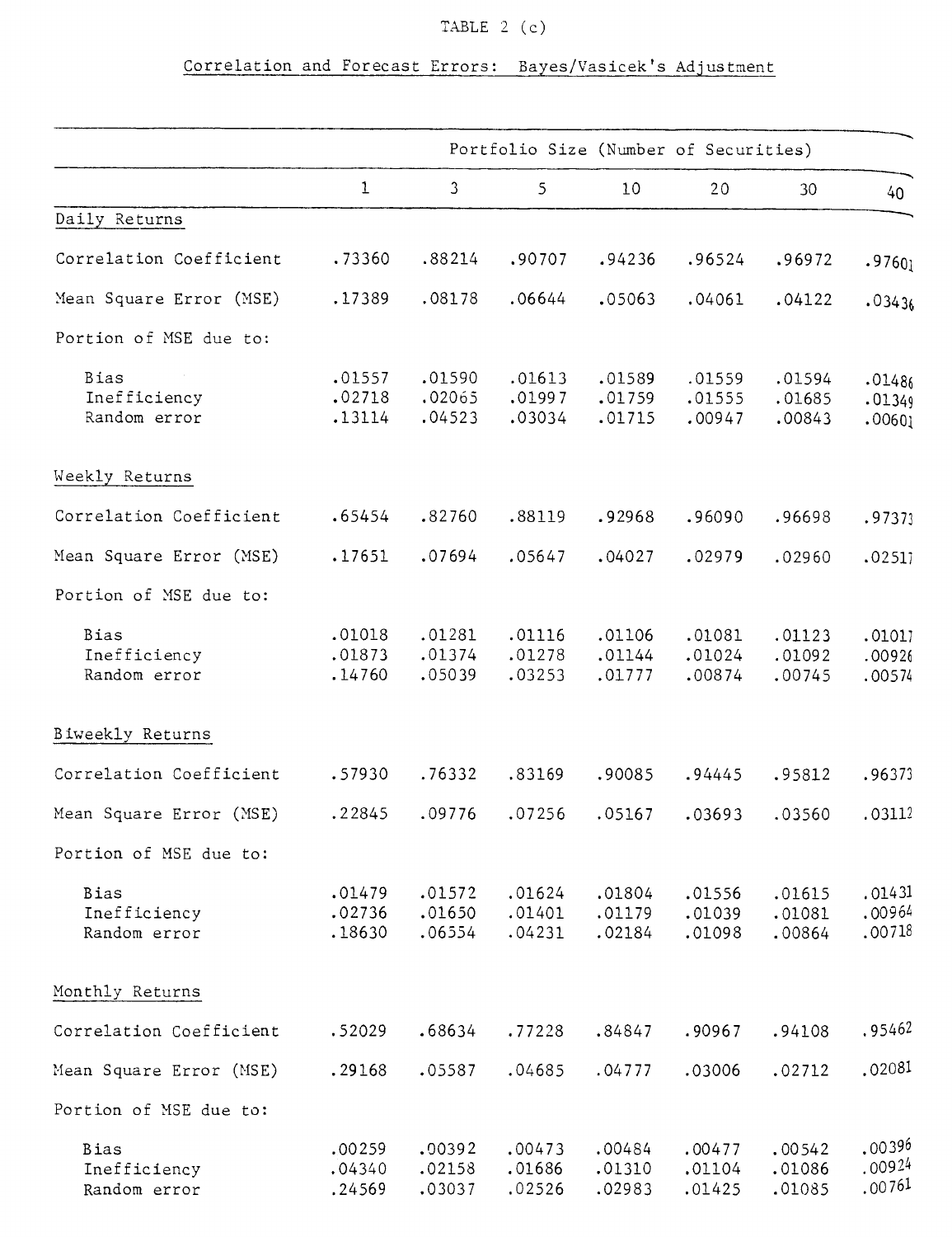## TABLE 2 (d)

## Correlation and Forecast Errors: Blume's Adjustment

|                                             | Portfolio Size (Number of Securities) |                            |                            |                            |                            |                            |                            |  |
|---------------------------------------------|---------------------------------------|----------------------------|----------------------------|----------------------------|----------------------------|----------------------------|----------------------------|--|
|                                             | $\mathbf 1$                           | 3                          | 5                          | 10                         | 20                         | 30                         | 40                         |  |
| Daily Returns                               |                                       |                            |                            |                            |                            |                            |                            |  |
| Correlation Coefficient                     | .72946                                | .86896                     | .90648                     | .94208                     | .96511                     | .96965                     | .97596                     |  |
| Mean Square Error (MSE)                     | .17409                                | .08846                     | .06478                     | .05022                     | .03964                     | .04171                     | .03358                     |  |
| Portion of MSE due to:                      |                                       |                            |                            |                            |                            |                            |                            |  |
| <b>Bias</b><br>Inefficiency<br>Random error | .01823<br>.02314<br>.13272            | .01832<br>.02451<br>.04563 | .01824<br>.01601<br>.03053 | .01826<br>.01472<br>.01724 | .01778<br>.01236<br>.00950 | .01827<br>.01499<br>.00845 | .01699<br>.01056<br>.00603 |  |
| Weekly Returns                              |                                       |                            |                            |                            |                            |                            |                            |  |
| Correlation Coefficient                     | .64693                                | .82626                     | .88061                     | .92780                     | .96063                     | .96682                     | .97362                     |  |
| Mean Square Error (MSE)                     | .17427                                | .07759                     | .06057                     | .04593                     | .03513                     | .03545                     | .02927                     |  |
| Portion of MSE due to:                      |                                       |                            |                            |                            |                            |                            |                            |  |
| Bias<br>Inefficiency<br>Random error        | .01472<br>.00958<br>.14997            | .01562<br>.01142<br>.05055 | .01594<br>.01209<br>.03254 | .01610<br>.01204<br>.01779 | .01596<br>.01041<br>.00876 | .01618<br>.01164<br>.00763 | .01529<br>.00824<br>.00574 |  |
| Biweekly Returns                            |                                       |                            |                            |                            |                            |                            |                            |  |
| Correlation Coefficient                     | .56943                                | .76097                     | .83106                     | .90038                     | .94403                     | .95798                     | .96354                     |  |
| Mean Square Error (MSE)                     | .24498                                | .13172                     | .10606                     | .08690                     | .07393                     | .07627                     | .06617                     |  |
| Portion of MSE due to:                      |                                       |                            |                            |                            |                            |                            |                            |  |
| Bias<br>Inefficiency<br>Random error        | .03211<br>.02352<br>.18935            | .03598<br>.03013<br>.06561 | .03727<br>.02665<br>.04214 | .03791<br>.02723<br>.02176 | .03762<br>.02534<br>.01097 | .03873<br>.02894<br>.00860 | .03635<br>.02265<br>.00717 |  |
| Monthly Returns                             |                                       |                            |                            |                            |                            |                            |                            |  |
| Correlation Coefficient                     | .50763                                | .68219                     | .76984                     | .84681                     | .90836                     | .94078                     | .95360                     |  |
| Mean Square Error (MSE)                     | .28521                                | .14907                     | .11825                     | .10635                     | .09145                     | .09194                     | .07573                     |  |
| Portion of MSE due to:                      |                                       |                            |                            |                            |                            |                            |                            |  |
| Bias<br>Inefficiency<br>Random error        | .01242<br>.02303<br>.24976            | .01512<br>.04357<br>.09038 | .01744<br>.04580<br>.05501 | .01841<br>.05841<br>.02953 | .01951<br>.05769<br>.01425 | .01971<br>.06146<br>.01077 | .02229<br>.04571<br>.00757 |  |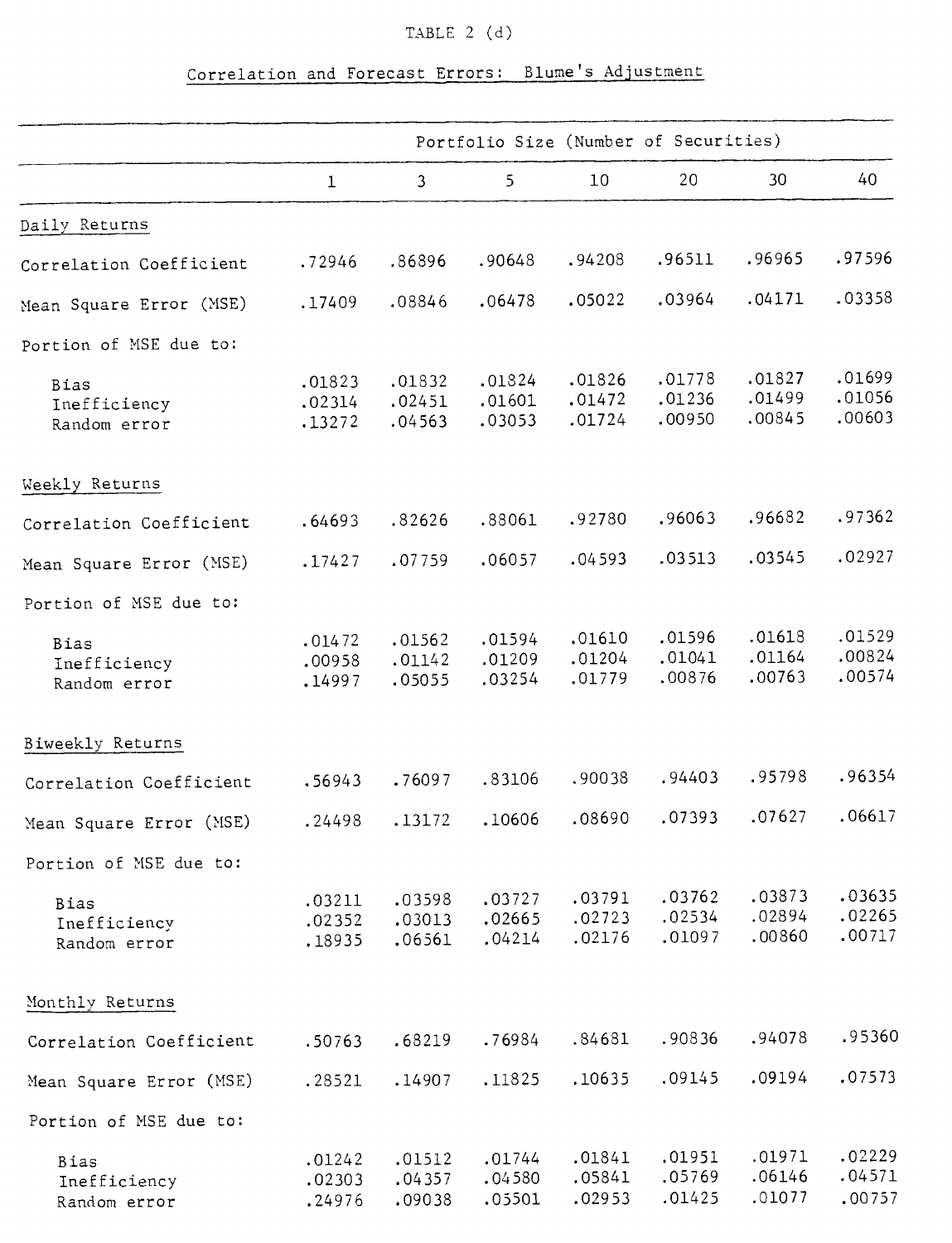## TABLE 2 (e)

## Correlation and Forecast Errors: MLPFS's Adjustment

|                                             | Portfolio Size (Number of Securities) |                            |                            |                            |                            |                            |                            |  |
|---------------------------------------------|---------------------------------------|----------------------------|----------------------------|----------------------------|----------------------------|----------------------------|----------------------------|--|
|                                             | $\mathbf 1$                           | $\mathbf{3}$               | 5                          | 10                         | 20                         | 30                         | 40                         |  |
| Daily Returns                               |                                       |                            |                            |                            |                            |                            |                            |  |
| Correlation Coefficient                     | .72946                                | .86896                     | .90647                     | .94208                     | .96511                     | .96964                     | .97597                     |  |
| Mean Square Error (MSE)                     | .16510                                | .07390                     | .06046                     | .04728                     | .03866                     | .03954                     | .03226                     |  |
| Portion of MSE due to:                      |                                       |                            |                            |                            |                            |                            |                            |  |
| Bias<br>Inefficiency<br>Random error        | .01750<br>.01488<br>.13272            | .01680<br>.01152<br>.04563 | .01671<br>.01322<br>.03053 | .01629<br>.01375<br>.01724 | .01582<br>.01334<br>.00950 | .01621<br>.01488<br>.00845 | .01506<br>.01217<br>.00603 |  |
| Weekly Returns                              |                                       |                            |                            |                            |                            |                            |                            |  |
| Correlation Coefficient                     | .64693                                | .82626                     | .88060                     | .92780                     | .96063                     | .96682                     | .97362                     |  |
| Mean Square Error (MSE)                     | .17061                                | .06960                     | .05236                     | .03792                     | .02852                     | .02860                     | .02470                     |  |
| Portion of MSE due to:                      |                                       |                            |                            |                            |                            |                            |                            |  |
| <b>Bias</b><br>Inefficiency<br>Random error | .01114<br>.00950<br>.14997            | .01130<br>.00775<br>.05055 | .01138<br>.00852<br>.03254 | .01119<br>.00894<br>.01779 | .01089<br>.00887<br>.00876 | .01129<br>.00968<br>.00763 | .01016<br>.00836<br>.00574 |  |
| Biweekly Returns                            |                                       |                            |                            |                            |                            |                            |                            |  |
| Correlation Coefficient                     | .56943                                | .76097                     | .83106                     | .90038                     | .94403                     | .95798                     | .96353                     |  |
| Mean Square Error (MSE)                     | .22162                                | .09372                     | .06366                     | .04670                     | .03503                     | .03426                     | .02946                     |  |
| Portion of MSE due to:                      |                                       |                            |                            |                            |                            |                            |                            |  |
| Bias<br>Inefficiency<br>Random error        | .01387<br>.01840<br>.18935            | .01497<br>.01314<br>.06561 | .01076<br>.01076<br>.04214 | .01512<br>.00982<br>.02176 | .01496<br>.00910<br>.01097 | .01579<br>.00987<br>.00860 | .01382<br>.00847<br>.00717 |  |
| Monthly Returns                             |                                       |                            |                            |                            |                            |                            |                            |  |
| Correlation Coefficient                     | .50763                                | .68219                     | .76984                     | .84681                     | .90836                     | .94078                     | .95360                     |  |
| Mean Square Error (MSE)                     | .27142                                | .10774                     | .07059                     | .04386                     | .02745                     | .02497                     | .01923                     |  |
| Portion of MSE due to:                      |                                       |                            |                            |                            |                            |                            |                            |  |
| Bias<br>Inefficiency<br>Random error        | .00862<br>.01304<br>.24976            | .00422<br>.01314<br>.09038 | .00340<br>.01218<br>.05501 | .00316<br>.01117<br>.02953 | .00340<br>.00980<br>.01425 | .00418<br>.01002<br>.01077 | .00319<br>.00847<br>.00757 |  |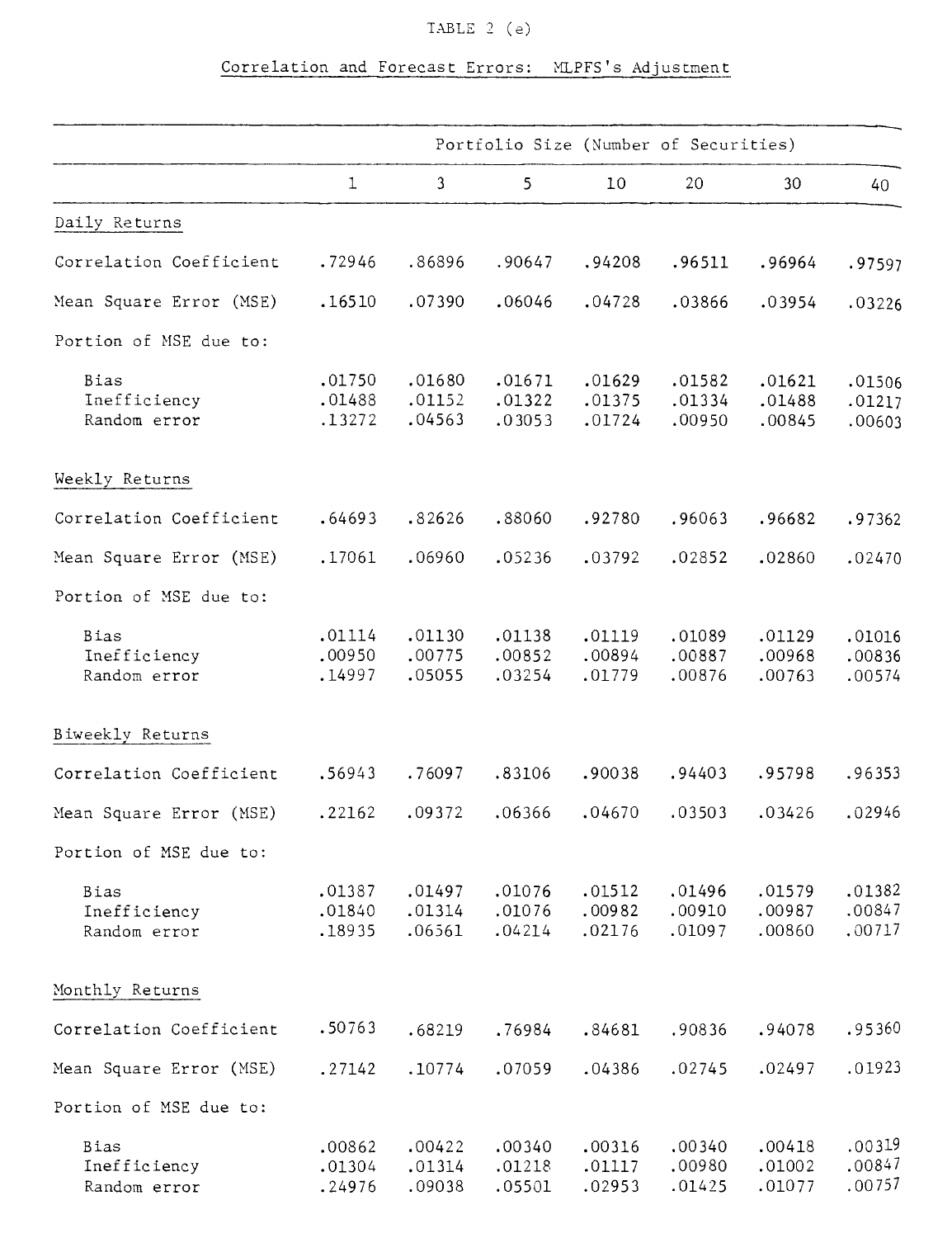

 $F$ *igure* 1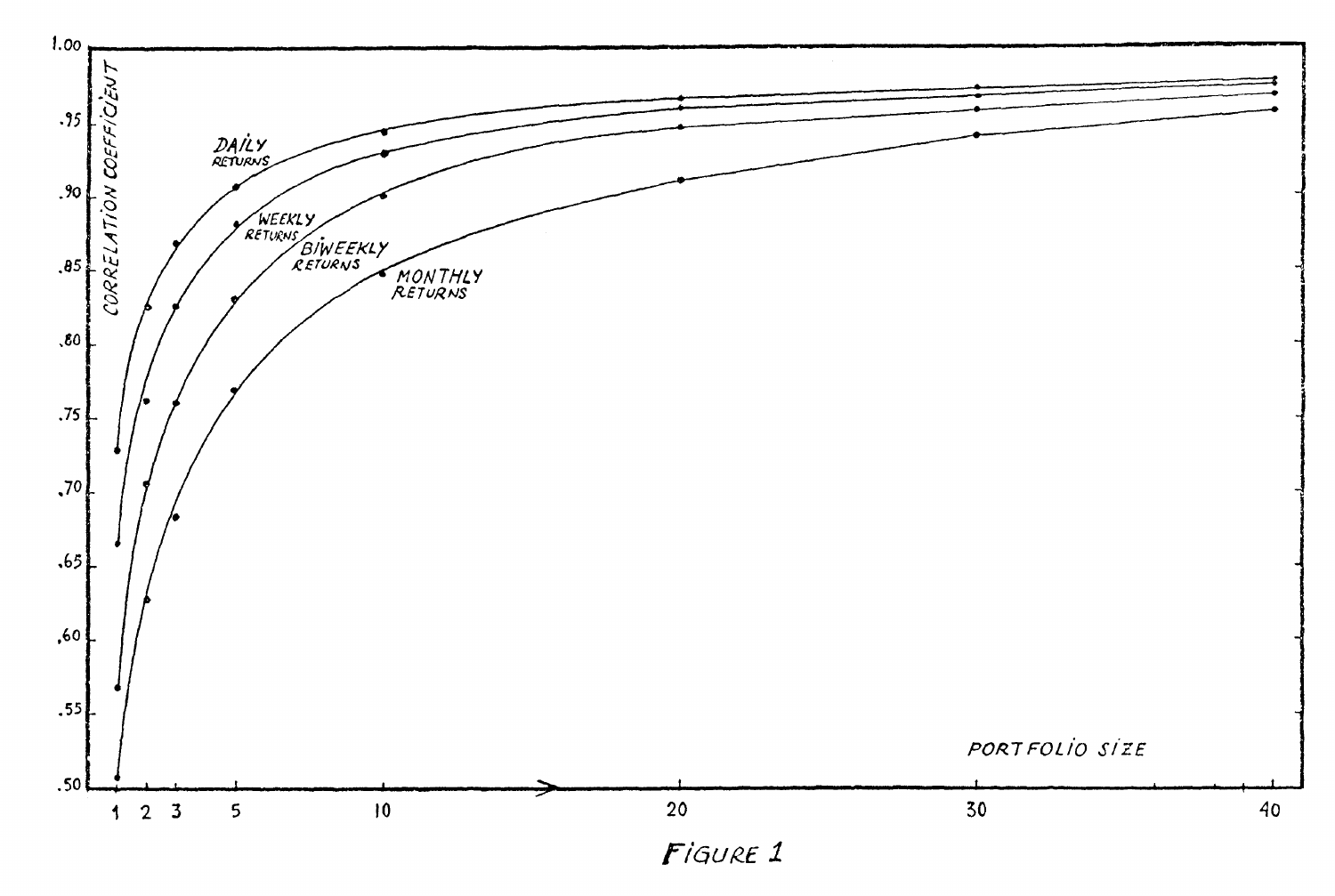#### FOOTNOTES

- 1. The studies using the daily betas for event testing etc. are too numerous to be listed here.
- 2. Note that  $\tilde{B}_{j}(H)$  is not invariant to the length H of the investment horizon. The time behavoir of the beta coefficient is examined in detail by Levhari and Levy [101 and Hawawini [71.
- 3. In the second subperiod we have only one set of portfolios, but in the third subperiod we have two parallel sets of portfolios. In the third subperiod we have the portfolios based on the rankings of securities' betas of the second subperiod. But in the third subperiod we also have the portfolios based on the rankings of the first subperiod. It is only this second set of the third subperiod that is comparable to the second period portfolios.
- 4. "Stein's estimator is obviously a nonlinear, biased estimator. Stein has thus gone outside the class of linear, unbiased estimators to produce an estimator with lower risk. That the risk associated with Stein's estimator is lower over the entire parameter space, given  $n\geq 3$ and finite variance, is indeed surprising." Zellner and Vandaele [16, p. 629]. This argument will apply to Bayes estimators also. The main difference between the Bayes estimator and the James-Stein estimator is the assumption about the nature of the prior distribution.
- 5. While the classical estimator minimizes the error of sampling, the James-Stein estimator minimizes the combined loss due to misestimation if  $n \geq 3$ . In spite of this, the James-Stein estimators are consistent, i.e., the probability limit of the estimator is the true parameter. The important point in this calculation is that the expected error is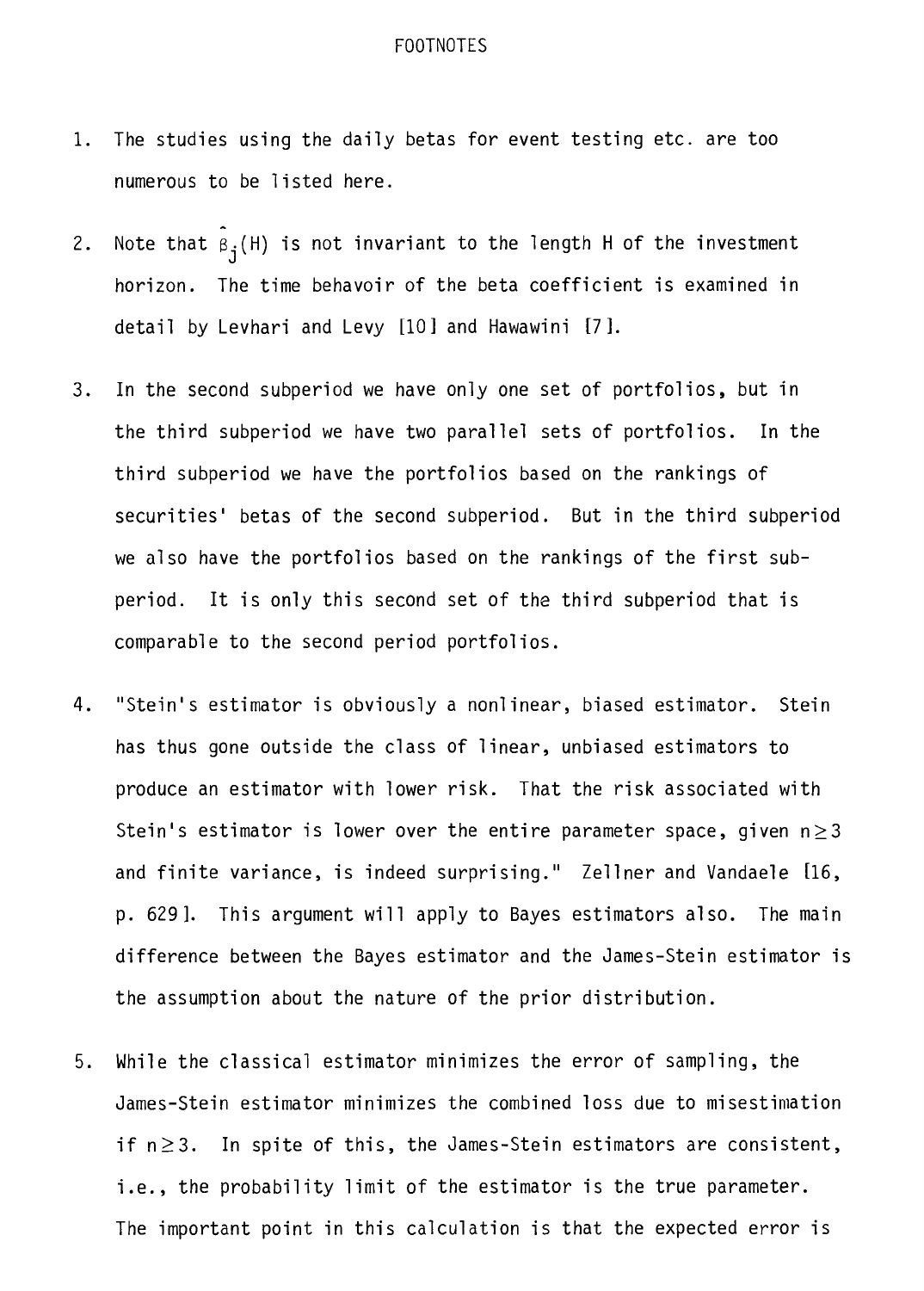added up for all the securities. Any particular beta might be wrong, but the sum of all such errors would be smaller for the James- Stein estimators than for the observed betas. But, there is one purpose for which the observed beta may well be superior to the James-Stein estimator; when a single beta is considered in isolation.

- 6. It should be noted that all the four estimators we are using are nonlinear, biased, and by the standards of the classical sampling theory, they are inefficient. But still, James-Stein and Bayes-Vasicek estimators are consistent in probability limit. Vasicek [17] explicitly assumes the grand mean to be the mean of the prior distribution, and thus starts with an "informative" prior while James-Stein analysis assumes a "diffused" prior. Ail four estimators induce shrinkage (Thomson [15]). Bayes-Vasicek shrinks the estimators around a priori mean which in this case is the grand mean. James-Stein shrinks them around the grand mean, but allows for the possibility of an estimator to shift from one side of the grand mean to the other. Blume shrinks them around the grand mean using the cross-sectional information only without the help of any time-series statistics. MLPFS shrinks them around 1. Blume's and MLPFS's methods are most restrictive because the raw estimates and the predictors maintain exactly the same ranks.
- 7. The individual values of the subperiods are not very different from the average. Also, this method condenses an unyieldy set of results and makes comparisons that are not time-dependent.
- 8. For details see Mincer and Zarnowitz [131.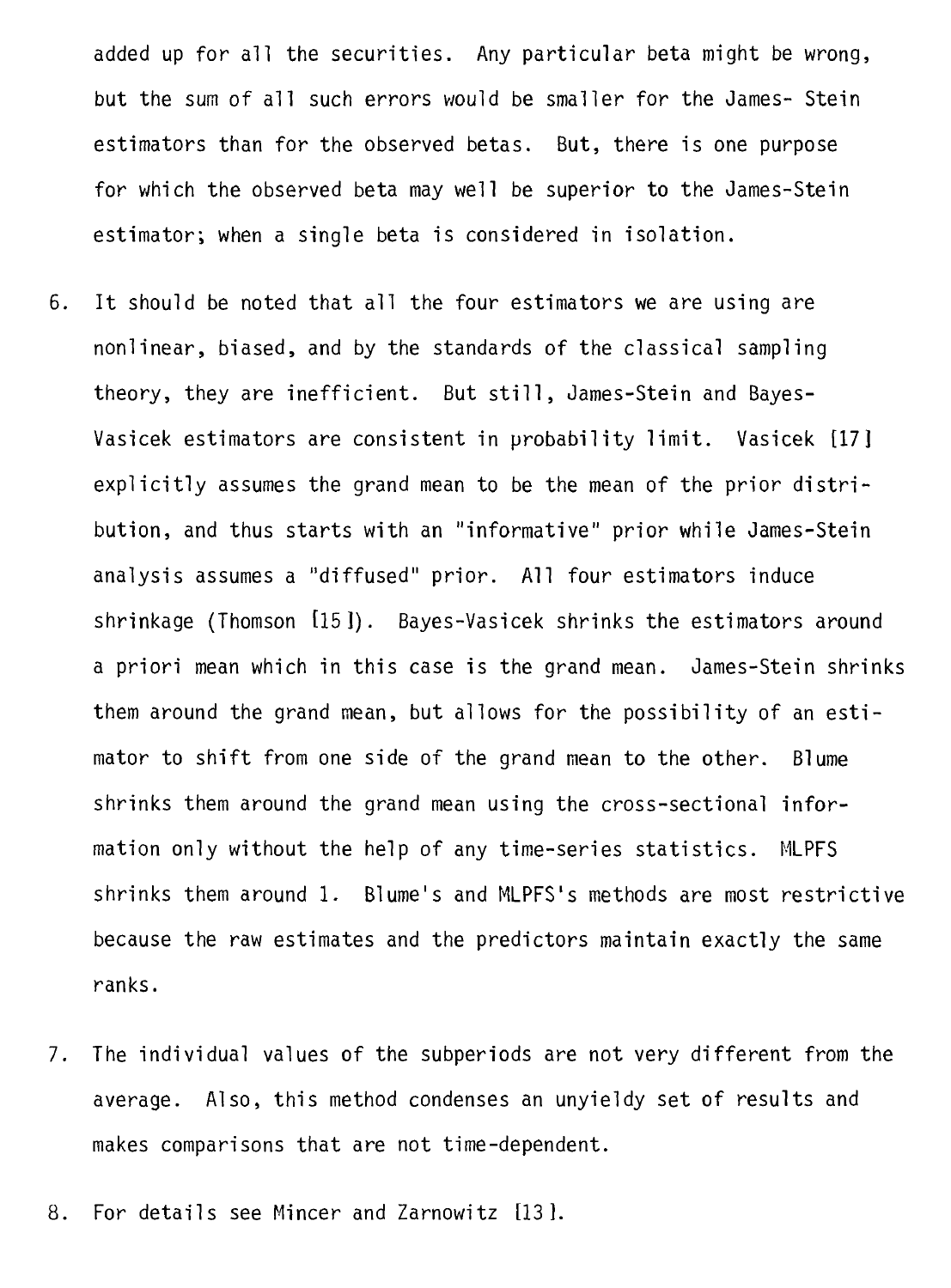- 9. The detailed results of the four subperiods from which Tables 2(a)-2(c) are derived, as well as the results obtained by aggregation within each of the tables, are available from the authors.
- 10. As expected, for all the portfolio sizes and investment horizons, Blume's and MLPFS's methods generate identical correlations and MSE-random. Still, their MSE-bias and MSE-inefficiency are significantly different.
- 11. This statistical similarity is based on the pairwise F-test applied to MSE-random.
- 12. The MSE-random for the Vasicek method, on average, is minutely lower; but this difference is not statistically significant.
- 13. K-M and E-Z did not examine correlations.
- 14. For portfolios with 1, 3, 5, or 10 securities the MSE-random is minimum for the daily-returns betas. For portfolios with 20, 30 and 40 securities, it is minimum for the weekly-returns betas, but this MSE-random is not statistically different from the corresponding value for the daily-returns betas.
- 15. If the sample equals the population generating the market index then MSE-bias will be zero. This is because each of the grand means will equal unity and the difference among them will equal zero.
- 16. For a theoretical and empirical analysis of this phenomenon, see Hawawini [8].
- 17. For the deficiencies of daily betas, see Scholes and Williams [14], and Hawawini [8].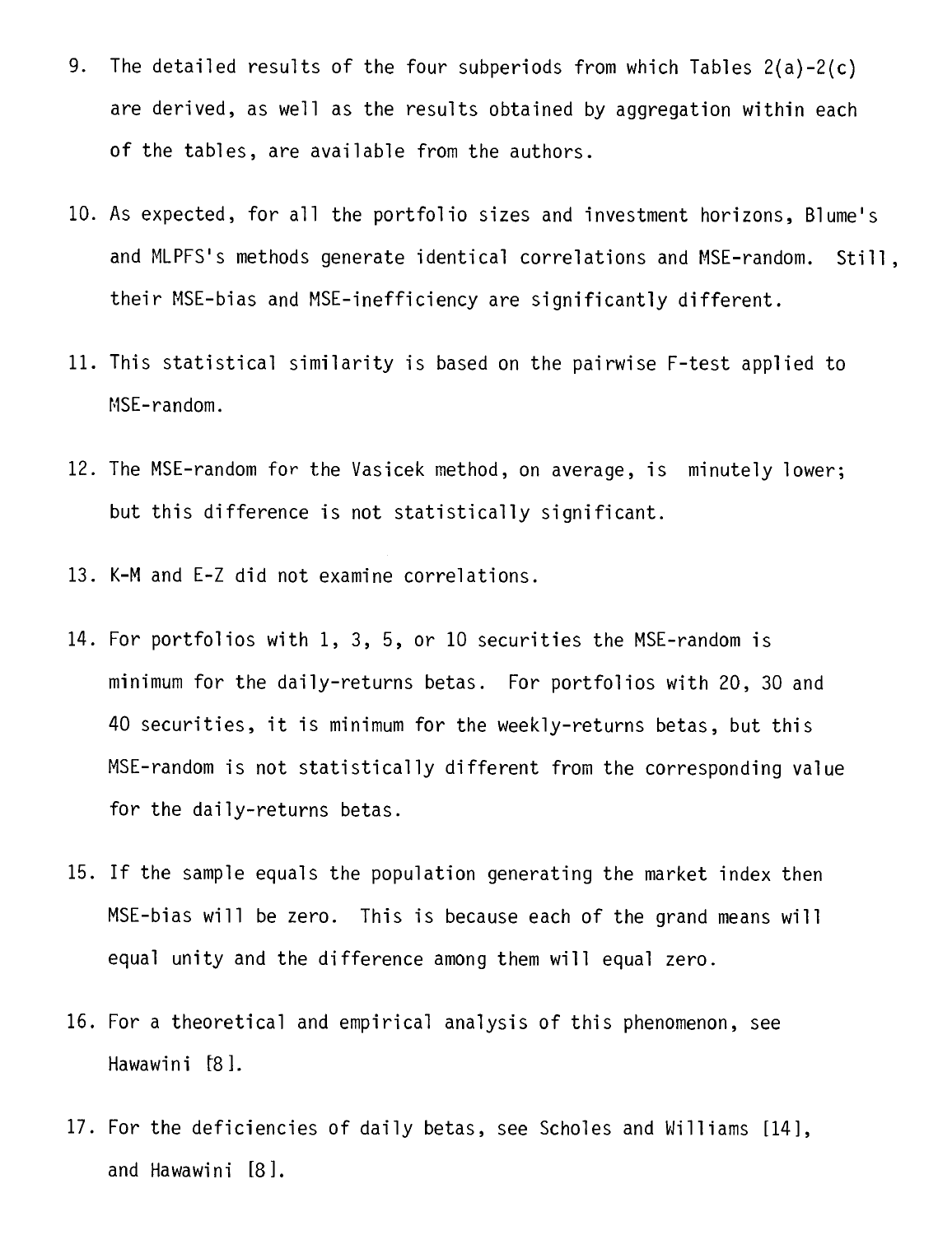#### REFERENCES

- 1. M. E. Blume, "On the Assessment of Risk", Journal of Finance (March 1971).
- 2. M. E. Blume, "Betas and their Regression Tendencies", Journal of Finance (June 1975).
- 3. M. E. Blume, "Betas and their Regression Tendencies Some Further Evidence", Journal of Finance (March 1979).
- 4. B. Effron and C. Morris, "Stein's Estimation Rule and its Competitors An Empirical Bayes Approach", Journal of the American Statistical Association (1973).
- 5. P. T. Elgers, J. R. Haltiner, and W. H. Hawthorne, "Beta Regression Tendencies - Statistical and Real Causes", Journal of Finance (March 1973).
- 6. E. Elton, M. Gruber, and T. Urich, "Are Betas Best?", Journal of Finance (December 1978).
- 7. A. A. Eubank and J. K. Zumwalt, "An Analysis of the Forecast Error Impact of Alternative Beta Adjusting Techniques and Risk Classes", Journal of Financial and Quantitative Analysis (June 1979).
- 8. G. A. Hawawini, "Intertemporal Cross Dependence in Securities Daily Returns and the Short Term Intervaling Effect on Systematic Risk", Journal of Financial and Quantitative Analysis (March 1980).
- 9. G. G. Judge and M. E. Bock, "A Comparison of Traditional and Stein-Rule Estimators under Weighted Squared Error Loss", International Economic Review (1976).
- 10. R. C. Klemkosky and J. D. Martin, "The Adjustment of Beta Forecasts", Journal of Finance (September 1975).
- 11. J. Lavely, G. Wakefield, and R. Barrett, "Toward enhancing Beta Estimates", Journal of Portfolio Management (Summer 1980).
- 12. D. Levhari and H. Levy, "The Capital Asset Pricing Model and the Investment Horizon", Review of Economics and Statistics (February 1978).
- 13. J. Mincer and V. Zarnowitz, "The Evaluation of Economic Forecasts", Economic Forecasts and Expectations, by J. Mincer (ed.), Columbia University Press, New York (1969).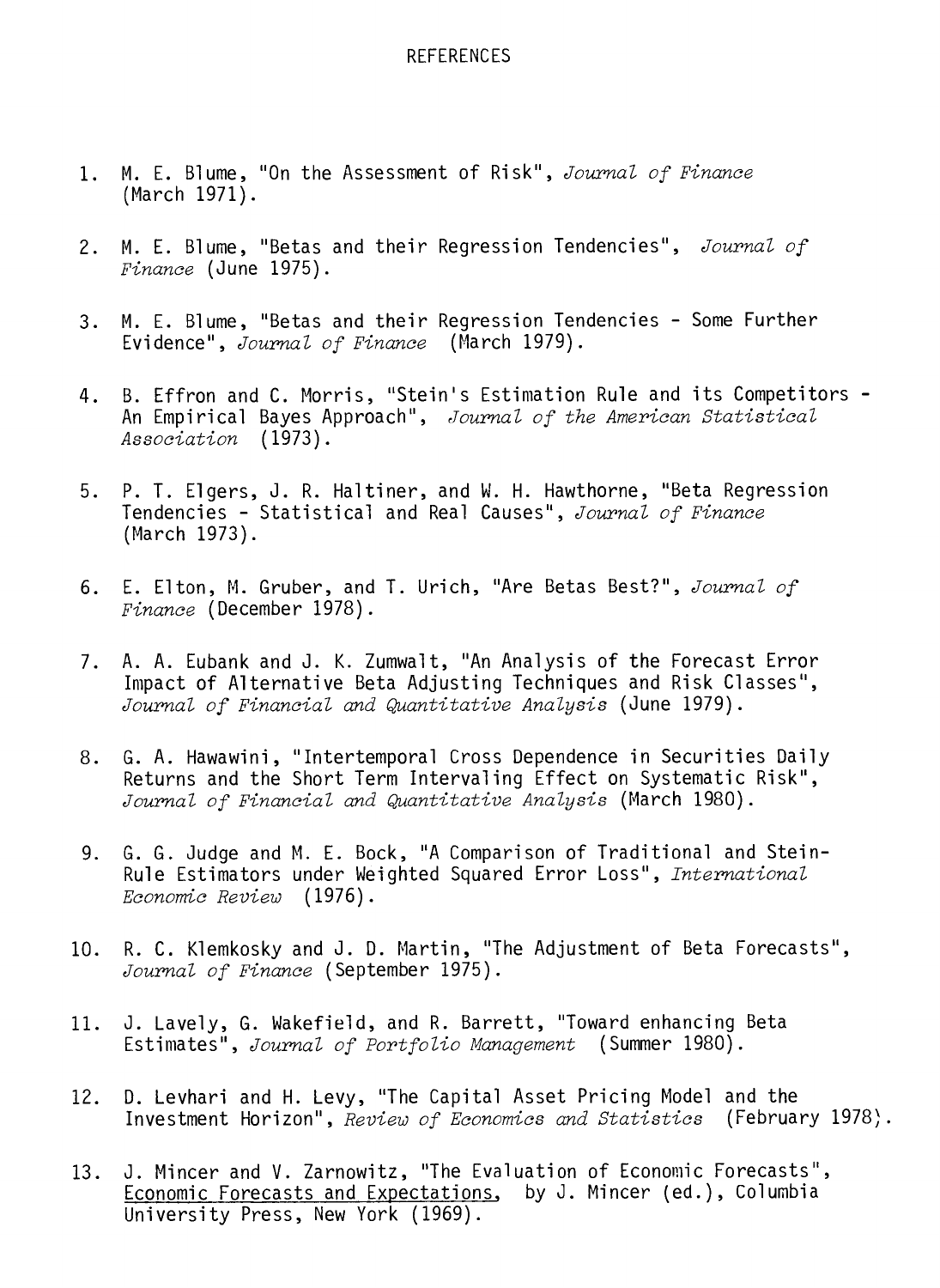- 14. M. Scholes and J. Williams, "Estimating Betas from Nonsynchronous Data", Journal of Financial Economics (December 1978).
- 15. J. R. Thomson, "Some Shrinkage Techniqies for Estimating the Mean", Journal of the American Statistical Association (1968).
- 16. G. C. Tiao and G. E. P. Box, "Some Comments on 'Bayes' Estimators", American Statistician (1973). Reprinted in Studies in Bayesian Econometrics and Statistics by S. E. Fienberg and A. Zellner (eds.), North Holland, (1974).
- 17. 0. A. Vasicek, "A Note on using Cross-Sectional Information in Bayesian Estimation of Security Betas", Journal of Finance (December 1973).
- 18. A. Zellner and W. Vandaele, "Bayes-Stein Estimators for k-means, Regression and Simultaneous Equation Models", Studies in Bayesian Econometrics and Statistics by F. E. Fienberg and A. Zellner (eds.), North Holland (1974).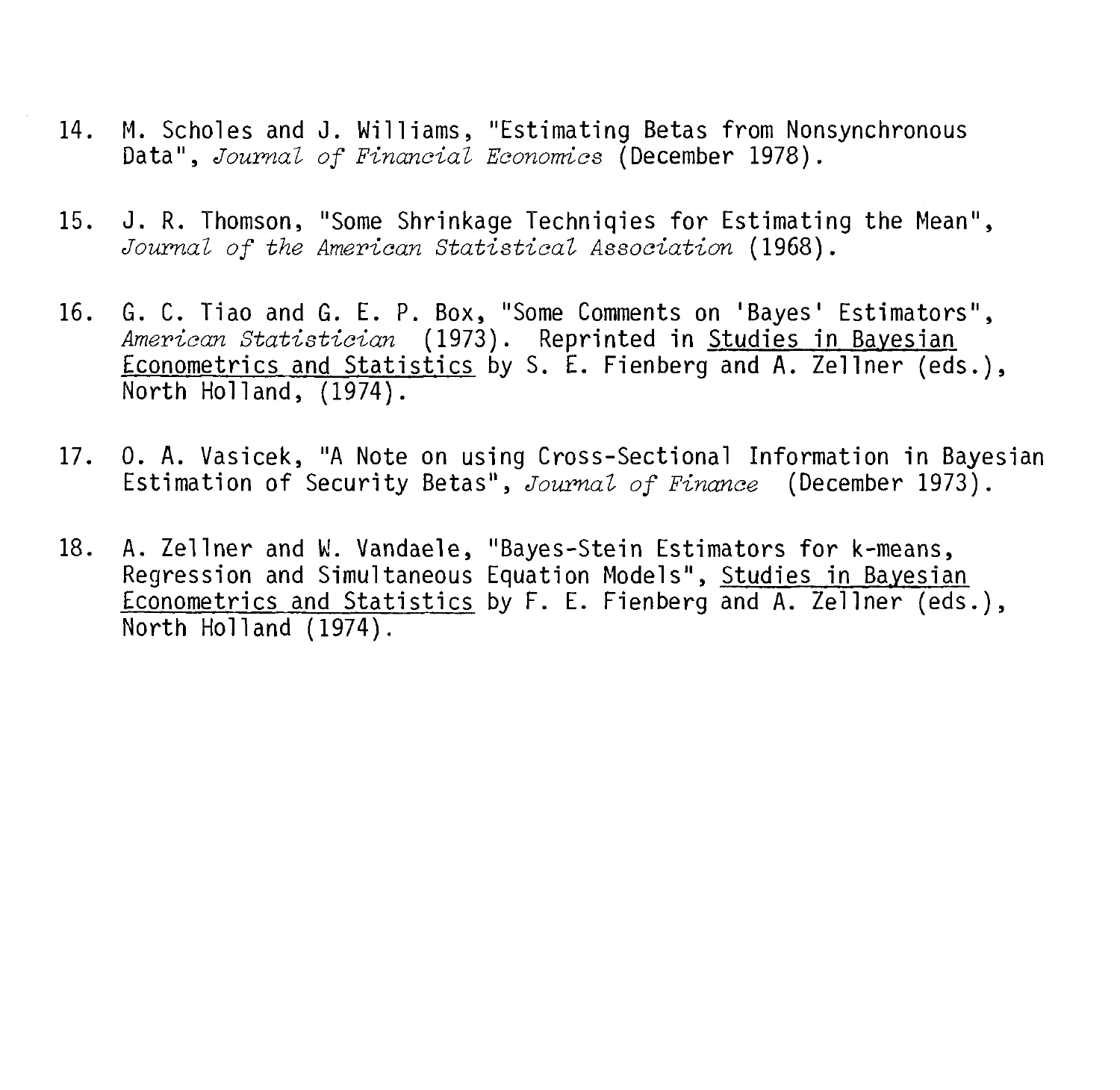#### LIST OF INSEAD RESEARCH WORKING PAPERS

- 80/01 "Identifying cognitive style determinants of retail patronage, by Christian PINSON, Arun K. JAIN and Naresh K. MALHOTRA, January 1980.
- 80/02 "Dimensions culturelles des conceptions de management une analyse comparative internationale", par André LAURENT Février 1980.
- 80/03 "Cognitive style and effective communication", by Arun K. JAIN, Naresh K. MAIHOTRA and Christian PINSON, Dec. 1979.
- 80/04 "Accomodative cognitive style differences in consumer reduction of alternatives", by Naresh K. MALHOTRA, Christian PINSON and Arun K. JAIN, October 1979.
- 80/05 "Stability and reliability of Part-Worth utility in conjoint analysis : a longitudinal investigation", by Arun K. JAIN, Naresh K. MALHOTRA and Christian PINSON, September 1979.
- 80/06 "The expected future spot exchange rate, the forward rate, and the trade balance", by Charles A. WYPLOSZ, March 1980.
- 80/07 "Decline and adjustment: Public intervention strategies in the European clothing industries", by José de la TORRE, July 1980.
- 80/08 "The uncommon market: European policies towards a crisis industry - clothing in the 1970's", by José de la TORRE and Michel BACCUETTA, May 1980.
- 80/09 "Stratport: a decision support system for strategic planning", by Jean-Claude LARRECHE and V. SRINIVASAN, April 1980, Revised October 1980.
- 80/10 "A new approach to market segmentation strategy: a banking application", by Arun K. JAIN, Christian PINSON and Naresh K. MALHOTRA, March 1980.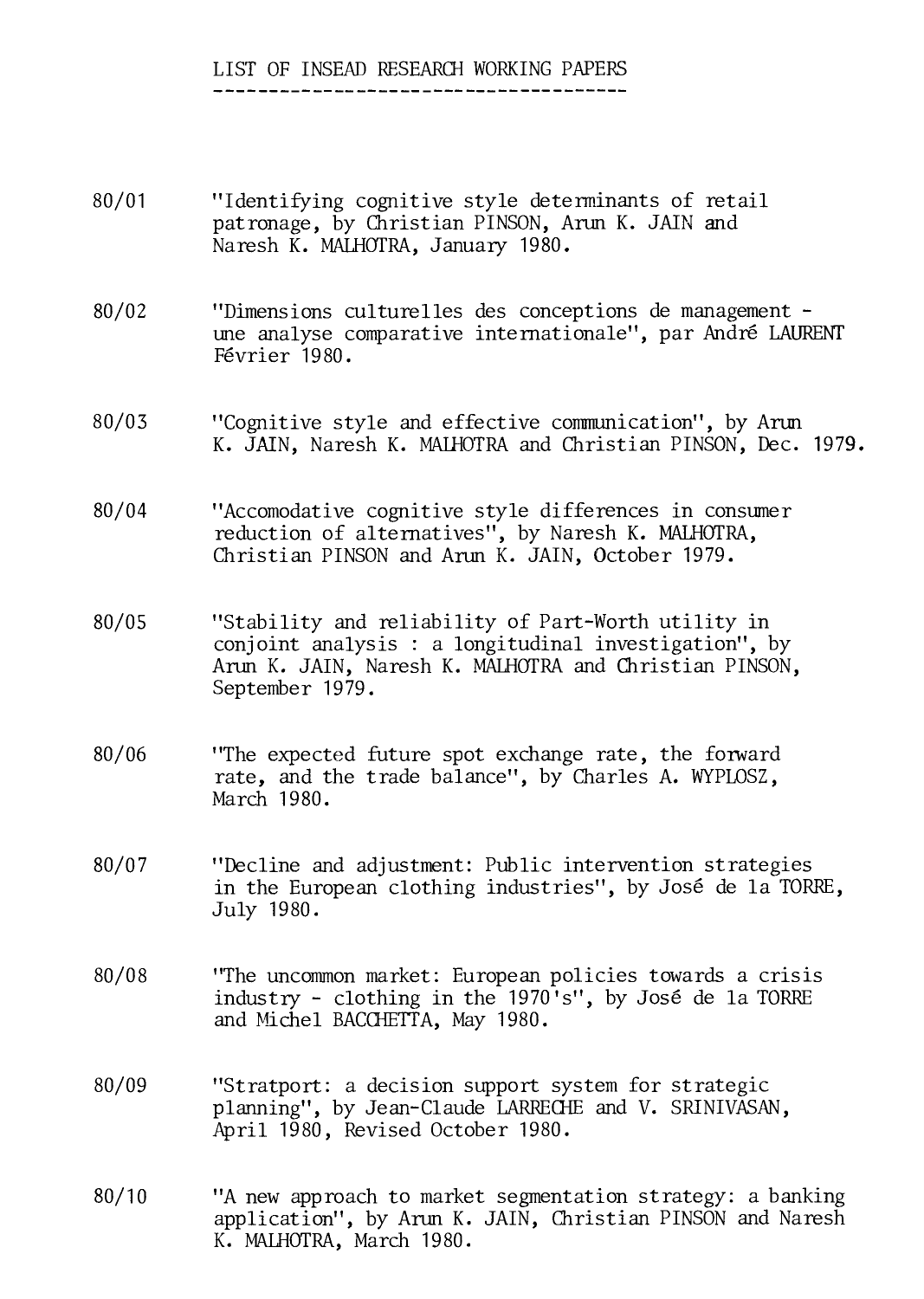- 80/11 "The exchange and interest rate term structure under risk aversion and rational expectations", by Charles A. WYPLOSZ, Pevised Version, September 1980.
- 80/12 "Individual cognitive differences in MEG analysis of perceptions", by Arun K. JAIN, Naresh K. MALHOTRA and Christian PINSON, July 6-12, 1980.
- 80/13 "STRATPORT: A Model for the evaluation and formulation of Business Portfolio Strategies", by Jean-Claude LARRECHE and V. SRINIVASAN, April 1980, Revised November 1980.
- 80/14 "Les styles cognitifs : une nouvelle approche de la segmentation des marchés, by Christian PINSON, Naresh K. MALHOTRA and Arun K. JAIN, Septembre 1980.
- 80/15 "Cognitive styles: A new approach to market segmentation", by Christian PINSON, Naresh K. MALHOTRA and Arun K. JAIN, March 1980.
- 81/01 "Eurobanking, open market operations and the monetary base" by Herwig LANGOHR, August 1980.
- 81/02 "Alternative approaches to the theory of the banking firm: a note" by Herwig LANGOHR, September 1980.
- 81/03 "Why does beta shift when the length of securities returns varies?" by Gabriel HAWAWINI, December 1980.
- 81/04 "Forward market and the cooperative firm" by Gabriel HAWAWINI, January 1981.
- 81/05 "On some propositions regarding the behavior of the labormanaged firm under uncertainty" by Gabriel HAWAWINI, Jan. 1981.
- 81/06 "Impact of the investment horizon on the association between securities' risk and return: theory and tests" by Gabriel HAWAWINI and Ashok VORA, February 1981.
- 81/07 "New evidence on beta stationarity and forecast for Belgian common stocks" by Gabriel A. HAWAWINI and Pierre A. MICHEL, February 1981.